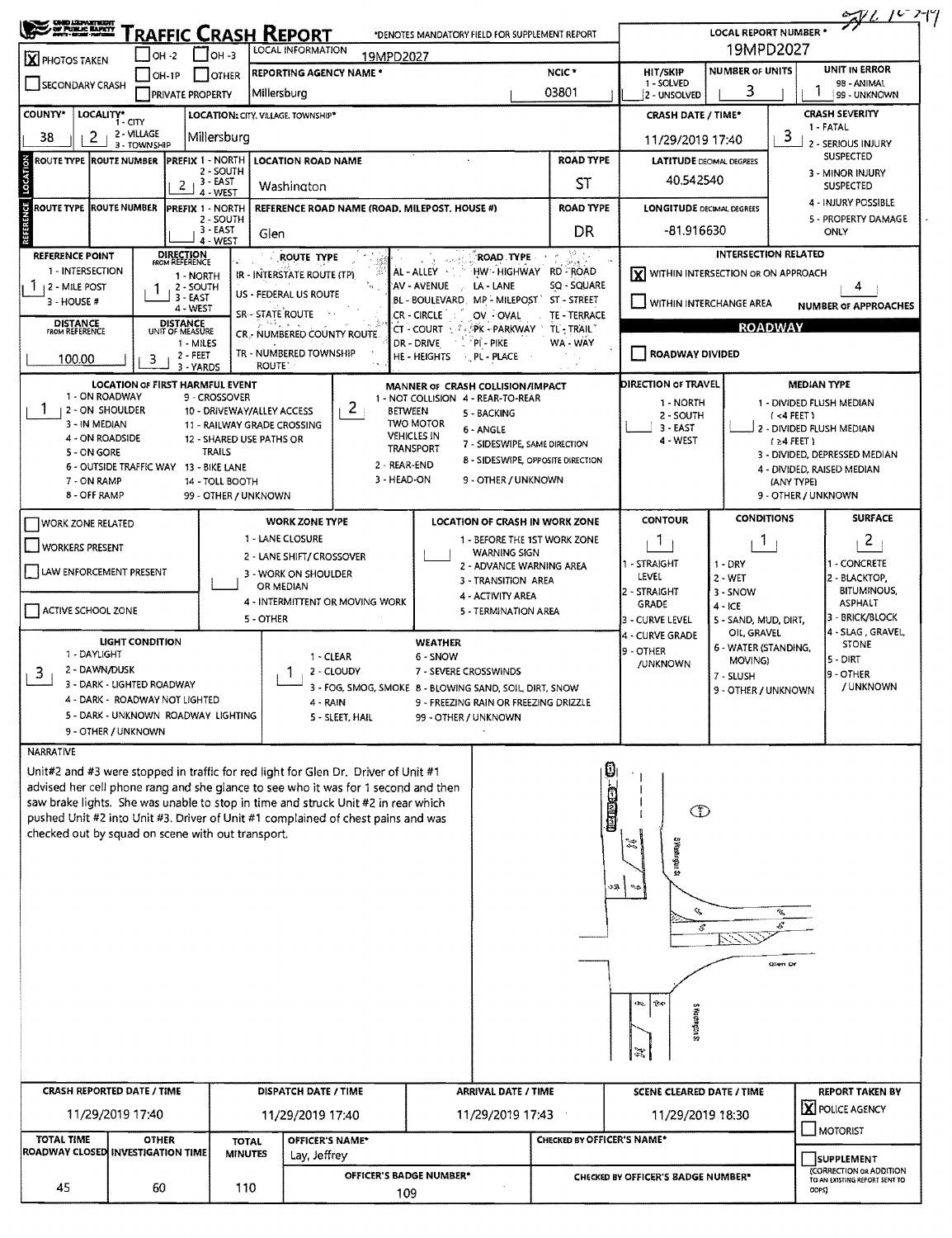| <b>CHIO DEFARTMENT</b><br>OF PUBLIC BAFETY                                                                                                                                                     |                            |                                                    |                                                   |                                     | <b>LOCAL REPORT NUMBER</b>                                  |  |  |  |  |  |  |
|------------------------------------------------------------------------------------------------------------------------------------------------------------------------------------------------|----------------------------|----------------------------------------------------|---------------------------------------------------|-------------------------------------|-------------------------------------------------------------|--|--|--|--|--|--|
|                                                                                                                                                                                                |                            |                                                    |                                                   |                                     | 19MPD2027                                                   |  |  |  |  |  |  |
| OWNER NAME: LAST, FIRST, MIDDLE (C) SAME AS DRIVER)<br>UNIT#                                                                                                                                   |                            |                                                    | OWNER PHONE:INCLUDE AREA CODE (E) SAME AS DRIVERY | DAMAGE                              |                                                             |  |  |  |  |  |  |
| ٦<br>YODER, ALICIA , R                                                                                                                                                                         |                            | 330-275-4366                                       |                                                   |                                     | <b>DAMAGE SCALE</b>                                         |  |  |  |  |  |  |
| OWNER ADDRESS: STREET, CITY, STATE, ZIP ( C) SAME AS DRIVER)                                                                                                                                   |                            |                                                    |                                                   | $1 - NONE$<br>4<br>2 - MINOR DAMAGE | 3 - FUNCTIONAL DAMAGE<br>4 - DISABLING DAMAGE               |  |  |  |  |  |  |
| 4370 CR 58 APT 429, MILLERSBURG, OH, 44654                                                                                                                                                     |                            |                                                    | COMMERCIAL CARRIER PHONE: INCLUDE AREA CODE       |                                     | 9 - UNKNOWN                                                 |  |  |  |  |  |  |
| <b>COMMERCIAL CARRIER: NAME, ADDRESS, CITY, STATE, ZIP</b>                                                                                                                                     |                            |                                                    |                                                   |                                     | DAMAGED AREA(S)                                             |  |  |  |  |  |  |
| LP STATE LICENSE PLATE #<br><b>VEHICLE IDENTIFICATION #</b>                                                                                                                                    |                            | <b>VEHICLE YEAR</b>                                | <b>VEHICLE MAKE</b>                               |                                     | INDICATE ALL THAT APPLY                                     |  |  |  |  |  |  |
| HBL9710<br>1FADP3F26EL122316<br>OН                                                                                                                                                             |                            | 2014                                               | FORD                                              |                                     |                                                             |  |  |  |  |  |  |
| <b>INSURANCE COMPANY</b><br><b>INSURANCE POLICY #</b><br><b>INSURANCE</b>                                                                                                                      |                            | COLOR                                              | <b>VEHICLE MODEL</b>                              |                                     |                                                             |  |  |  |  |  |  |
| <b>X</b> VERIFIED<br><b>ALLSTATE</b><br>992980427                                                                                                                                              |                            | GRY                                                | FOCUS                                             |                                     |                                                             |  |  |  |  |  |  |
| <b>TYPE OF USE</b><br>US DOT #<br>IN EMERGENCY                                                                                                                                                 |                            | <b>TOWED BY: COMPANY NAME</b><br><b>FINNEYS</b>    |                                                   |                                     |                                                             |  |  |  |  |  |  |
| GOVERNMENT<br>COMMERCIAL<br>RESPONSE<br><b>VEHICLE WEIGHT GVWR/GCWR</b>                                                                                                                        |                            | <b>HAZARDOUS MATERIAL</b>                          |                                                   |                                     |                                                             |  |  |  |  |  |  |
| # OCCUPANTS<br>INTERLOCK<br>$1 - s10K$ LBS.<br><b>DEVICE</b><br><b>HIT/SKIP UNIT</b><br>2 - 10.001 - 26K LBS.                                                                                  |                            | <b>TMATERIAL</b><br>CLASS <sup>#</sup><br>RELEASED | PLACARD ID#                                       |                                     |                                                             |  |  |  |  |  |  |
| <b>EQUIPPED</b><br>3 - > 26K LBS.                                                                                                                                                              |                            | PLACARD                                            |                                                   |                                     | 12                                                          |  |  |  |  |  |  |
| 1 - PASSENGER CAR<br>12 - GOLF CART<br>6 - VAN (9-15 SEATS)<br>2 - PASSENGER VAN<br>7 - MOTORCYCLE 2-WHEELED<br>13 - SNOWMOBILE                                                                | 18 - LIMO (LIVERY VEHICLE) |                                                    | 23 - PEDESTRIAN/SKATER                            |                                     | 12                                                          |  |  |  |  |  |  |
| 19 - BUS (16+ PASSENGERS)<br>24 - WHEELCHAIR (ANY TYPE)<br>11<br>(MINIVAN)<br>8 - MOTORCYCLE 3-WHEELED<br>14 - SINGLE UNIT<br>20 - OTHER VEHICLE<br>25 - OTHER NON-MOTORIST<br>10 <sup>1</sup> |                            |                                                    |                                                   |                                     |                                                             |  |  |  |  |  |  |
| UNIT TYPE 3 - SPORT UTILITY<br>TRUCK<br>9 - AUTOCYCLE<br>VEHICLE<br>15 - SEMI-TRACTOR<br>10 - MOPED OR MOTORIZED                                                                               | 21 - HEAVY EQUIPMENT       |                                                    | 26 - BICYCLE                                      |                                     |                                                             |  |  |  |  |  |  |
| <b>BICYCLE</b><br>4 - PICK UP<br>16 - FARM EQUIPMENT                                                                                                                                           |                            | 22 - ANIMAL WITH RIDER OR<br>ANIMAL-DRAWN VEHICLE  | 27 - TRAIN<br>99 - UNKNOWN OR HIT/SKIP            |                                     |                                                             |  |  |  |  |  |  |
| S - CARGO VAN<br>11 - ALL TERRAIN VEHICLE<br>17 - MOTORHOME<br>(ATV/UTV)                                                                                                                       |                            |                                                    |                                                   |                                     | 0                                                           |  |  |  |  |  |  |
| # OF TRAILING UNITS                                                                                                                                                                            |                            |                                                    |                                                   | 12                                  | 12                                                          |  |  |  |  |  |  |
| WAS VEHICLE OPERATING IN AUTONOMOUS<br>0 - NO AUTOMATION<br>MODE WHEN CRASH OCCURRED?                                                                                                          |                            | 3 - CONDITIONAL AUTOMATION 9 - UNKNOWN             |                                                   |                                     | 12                                                          |  |  |  |  |  |  |
| 0<br>1 - ORIVER ASSISTANCE<br>2                                                                                                                                                                | 4 - HIGH AUTOMATION        |                                                    |                                                   |                                     |                                                             |  |  |  |  |  |  |
| 1 - YES 2 - NO 9 - OTHER / UNKNOWN AUTONOMOUS 2 - PARTIAL AUTOMATION 5 - FULL AUTOMATION<br>MODE LEVEL                                                                                         |                            |                                                    |                                                   |                                     |                                                             |  |  |  |  |  |  |
| $1 - NONE$<br>6 - BUS - CHARTER/TOUR<br>11 - FIRE                                                                                                                                              | <b>16 - FARM</b>           |                                                    | 21 - MAIL CARRIER                                 |                                     |                                                             |  |  |  |  |  |  |
| $2 - TAXI$<br>7 - BUS - INTERCITY<br>12 - MILITARY<br>3 - ELECTRONIC RIDE<br><b>B-BUS-SHUTTLE</b><br>13 - POLICE                                                                               |                            | 17 - MOWING<br>18 - SNOW REMOVAL                   | 99 - OTHER / UNKNOWN                              |                                     |                                                             |  |  |  |  |  |  |
| <b>SHARING</b><br>SPECIAL<br>9 - BUS - OTHER<br>14 - PUBLIC UTILITY                                                                                                                            |                            | 19 - TOWING                                        |                                                   |                                     |                                                             |  |  |  |  |  |  |
| <b>FUNCTION 4 - SCHOOL TRANSPORT</b><br>10 - AMBULANCE<br>15 - CONSTRUCTION EQUIP.<br>S - BUS - TRANSIT/COMMUTER                                                                               |                            | 20 - SAFETY SERVICE<br>PATROL                      |                                                   |                                     | 12<br>17                                                    |  |  |  |  |  |  |
| 1 - NO CARGO BODY TYPE<br>4 - LOGGING<br>7 - GRAIN/CHIPS/GRAVEL                                                                                                                                | <b>11 - DUMP</b>           |                                                    | 99 - OTHER / UNKNOWN                              |                                     |                                                             |  |  |  |  |  |  |
| / NOT APPLICABLE<br>5 - INTERMODAL<br>8 - POLE<br>$2 - BUS$                                                                                                                                    |                            | 12 - CONCRETE MIXER                                |                                                   |                                     | Œ                                                           |  |  |  |  |  |  |
| CARGO<br><b>CONTAINER CHASSIS</b><br>9 - CARGO TANK<br>3 - VEHICLE TOWING<br><b>6 - CARGOVAN</b><br><b>BODY</b><br>10 - FLAT BED                                                               |                            | 13 - AUTO TRANSPORTER<br>14 - GARBAGE/REFUSE       |                                                   |                                     | 川茶<br>a.<br>9                                               |  |  |  |  |  |  |
| ANOTHER MOTOR VEHICLE<br>/ENCLOSED BOX<br><b>TYPE</b>                                                                                                                                          |                            |                                                    |                                                   |                                     |                                                             |  |  |  |  |  |  |
| 1 - TURN SIGNALS<br>4 - BRAKES<br>7 - WORN OR SLICK TIRES<br>2 - HEAD LAMPS<br>S - STEERING<br><b>8 - TRAILER EQUIPMENT</b>                                                                    |                            | 9 - MOTOR TROUBLE<br>10 - DISABLED FROM PRIOR      | 99 - OTHER / UNKNOWN                              |                                     |                                                             |  |  |  |  |  |  |
| <b>VEHICLE</b><br>DEFECTIVE<br>3 - TAIL LAMPS<br><b>6 - TIRE BLOWOUT</b><br><b>DEFECTS</b>                                                                                                     |                            | <b>ACCIDENT</b>                                    |                                                   |                                     |                                                             |  |  |  |  |  |  |
|                                                                                                                                                                                                |                            |                                                    |                                                   | $\Box$ - NO DAMAGE [ 0 ]            | UNDERCARRIAGE [ 14 ]                                        |  |  |  |  |  |  |
| 1 - INTERSECTION -<br>4 - MIDBLOCK -<br>7 - SHOULDER/ROADSIDE<br>MARKED CROSSWALK<br>MARKED CROSSWALK<br><b>B - SIDEWALK</b>                                                                   |                            | 10 - DRIVEWAY ACCESS<br>11 - SHARED USE PATHS      | 99 - OTHER / UNKNOWN                              | $\Box$ -TOP [13]                    | $\Box$ - ALL AREAS [ 15 ]                                   |  |  |  |  |  |  |
| 2 - INTERSECTION -<br>S - TRAVEL LANE -<br>NON-<br>9 - MEDIAN/CROSSING<br><b>MOTORIST</b><br>UNMARKED CROSSWALK<br>OTHER LOCATION                                                              |                            | OR TRAILS<br>12 - FIRST RESPONDER                  |                                                   |                                     | $\Box$ - UNIT NOT AT SCENE [ 16 ]                           |  |  |  |  |  |  |
| ISLAND<br><b>LOCATION</b><br>3 - INTERSECTION - OTHER<br>6 - BICYCLE LANE                                                                                                                      |                            | AT INCIDENT SCENE                                  |                                                   |                                     |                                                             |  |  |  |  |  |  |
| 1 - STRAIGHT AHEAD<br>9 - LEAVING TRAFFIC<br>1 - NON-CONTACT<br>LANE<br>2 - BACKING                                                                                                            |                            | 15 - WALKING, RUNNING,<br>JOGGING, PLAYING         | 21 - STANDING OUTSIDE<br>DISABLED VEHICLE         |                                     | <b>INITIAL POINT OF CONTACT</b>                             |  |  |  |  |  |  |
| 2 - NON-COLLISION<br>3 - CHANGING LANES<br>10 - PARKED<br>3                                                                                                                                    |                            | 16 - WORKING                                       | 99 - OTHER / UNKNOWN                              | 0 - NO DAMAGE                       | 14 - UNDERCARRIAGE                                          |  |  |  |  |  |  |
| 4 - OVERTAKING/PASSING<br>11 - SLOWING OR STOPPED<br>3 - STRIKING<br>PRE-CRASH 5 - MAKING RIGHT TURN<br>IN TRAFFIC<br><b>ACTION</b><br>4 - STRUCK                                              |                            | 17 - PUSHING VEHICLE<br>18 - APPROACHING OR        |                                                   | 12<br><b>DIAGRAM</b>                | 1-12 - REFER TO UNIT 15 - VEHICLE NOT AT SCENE              |  |  |  |  |  |  |
| <b>ACTIONS 6 - MAKING LEFT TURN</b><br>12 - DRIVERLESS<br>5 - BOTH STRIKING<br>7 - MAKING U-TURN<br>13 - NEGOTIATING A CURVE                                                                   |                            | LEAVING VEHICLE<br>19 - STANDING                   |                                                   | 13 - TOP                            | 99 - UNKNOWN                                                |  |  |  |  |  |  |
| & STRUCK<br>8 - ENTERING TRAFFIC<br>14 - ENTERING OR CROSSING                                                                                                                                  |                            | 20 - OTHER NON-MOTORIST                            |                                                   |                                     |                                                             |  |  |  |  |  |  |
| LANE<br>SPECIFIED LOCATION<br>9 - OTHER / UNKNOWN<br>$1 - NONE$<br>8 - FOLLOWING TOO CLOSE 13 - IMPROPER START FROM                                                                            |                            | 18 - OPERATING DEFECTIVE                           | 23 - OPENING DOOR INTO                            |                                     | TRAFFIC<br><b>TRAFFIC CONTROL</b>                           |  |  |  |  |  |  |
| /ACDA<br>A PARKED POSITION<br>2 - FAILURE TO YIELD<br>14 - STOPPED OR PARKED                                                                                                                   |                            | EQUIPMENT                                          | ROADWAY                                           | TRAFFICWAY FLOW<br>1 - ONE-WAY      | 1 ROUNDABOUT 4 STOP SIGN                                    |  |  |  |  |  |  |
| 3 - RAN RED LIGHT<br>9 - IMPROPER LANE<br>CHANGE<br>ILLEGALLY<br>4 - RAN STOP SIGN<br>8                                                                                                        |                            | 19 - LOAD SHIFTING<br>/FALUNG/SPILLING             | 99 - OTHER IMPROPER<br><b>ACTION</b>              | 2 - TWO-WAY                         | 2 - SIGNAL<br>S - YIELD SIGN<br>2                           |  |  |  |  |  |  |
| 5 - UNSAFE SPEED<br>10 - IMPROPER PASSING<br>15 - SWERVING TO AVOID<br>CONTRIBUTING 6 - IMPROPER TURN<br>11 - DROVE OFF ROAD<br>16 - WRONG WAY                                                 |                            | 20 - IMPROPER CROSSING<br>21 - LYING IN ROADWAY    |                                                   |                                     | 3 - FLASHER<br>6 - NO CONTROL                               |  |  |  |  |  |  |
| CIRCUMSTANCES 7 - LEFT OF CENTER<br>12 - IMPROPER BACKING<br>17 - VISION OBSTRUCTION                                                                                                           |                            | 22 - NOT DISCERNIBLE                               |                                                   | # OF THROUGH LANES                  | <b>RAIL GRADE CROSSING</b>                                  |  |  |  |  |  |  |
| <b>SEOUENCE OF EVENTS</b>                                                                                                                                                                      |                            |                                                    |                                                   | ON ROAD                             | 1 - NOT INVLOVED<br>2 - INVOLVED-ACTIVE CROSSING            |  |  |  |  |  |  |
| <b>EVENTS</b>                                                                                                                                                                                  |                            |                                                    |                                                   | 2                                   | 3 - INVOLVED-PASSIVE CROSSING                               |  |  |  |  |  |  |
| 1 - OVERTURN/ROLLOVER<br>7 - SEPARATION OF UNITS<br>20<br>12 - DOWNHILL RUNAWAY<br>2 - FIRE/EXPLOSION<br>8 - RAN OFF ROAD RIGHT<br>13 - OTHER NON-COLLISION                                    |                            | 19 - ANIMAL -OTHER<br>20 - MOTOR VEHICLE IN        | 23 - STRUCK BY FALLING,<br>SHIFTING CARGO OR      |                                     |                                                             |  |  |  |  |  |  |
| 3 - IMMERSION<br>9 - RAN OFF ROAD LEFT<br>14 - PEDESTRIAN<br>20<br>4 - JACKKNIFE<br>10 - CROSS MEDIAN<br>15 - PEDALCYCLE                                                                       |                            | TRANSPORT<br>21 - PARKED MOTOR                     | ANYTHING SET IN<br>MOTION BY A MOTOR              |                                     | UNIT / NON-MOTORIST DIRECTION<br>1 - NORTH<br>S - NORTHEAST |  |  |  |  |  |  |
| 2<br>S - CARGO / EQUIPMENT<br>11 - CROSS CENTERLINE -<br>16 - RAILWAY VEHICLE<br><b>LOSS OR SHIFT</b><br>OPPOSITE DIRECTION                                                                    |                            | <b>AEHICLE</b>                                     | VEHICLE<br>24 - OTHER MOVABLE                     |                                     | 2 - SOUTH<br>6 - NORTHWEST                                  |  |  |  |  |  |  |
| 17 - ANIMAL - FARM<br>OF TRAVEL<br>6 - EQUIPMENT FAILURE<br>18 - ANIMAL - DEER                                                                                                                 |                            | 22 - WORK ZONE<br>MAINTENANCE                      | OBJECT                                            | FROM<br>TO                          | 3 - EAST<br>7 - SOUTHEAST<br>2<br>4 - WEST<br>8-SOUTHWEST   |  |  |  |  |  |  |
| <b>COLLISION WITH FIXED OBJECT - STRUCK</b>                                                                                                                                                    |                            | EQUIPMENT                                          |                                                   |                                     | 9 - OTHER / UNKNOWN                                         |  |  |  |  |  |  |
| 25 - IMPACT ATTENUATOR<br>31 - GUARDRAIL END<br>38 - OVERHEAD SIGN POST<br>/ CRASH CUSHION<br>32 - PORTABLE BARRIER<br>39 - LIGHT / LUMINARIES                                                 | 46 - FENCE                 | 45 - EMBANKMENT                                    | S2 - BUILDING<br>S3 - TUNNEL                      |                                     |                                                             |  |  |  |  |  |  |
| 26 - BRIDGE OVERHEAD<br>33 - MEDIAN CABLE BARRIER<br><b>SUPPORT</b><br><b>STRUCTURE</b>                                                                                                        |                            | 47 - MAILBOX                                       | 54 - OTHER FIXED                                  | <b>UNIT SPEED</b>                   | <b>DETECTED SPEED</b>                                       |  |  |  |  |  |  |
| 34 - MEDIAN GUARDRAIL<br>40 - UTILITY POLE<br>27 - BRIDGE PIER OR<br>BARRIER<br>41 - OTHER POST, POLE                                                                                          | <b>48 - TREE</b>           | 49 - FIRE HYDRANT                                  | OBJECT<br>99 - OTHER / UNKNOWN                    | 30                                  | 1 - STATED / ESTIMATED SPEED                                |  |  |  |  |  |  |
| OR SUPPORT<br>ABUTMENT<br>35 - MEDIAN CONCRETE<br>28 - BRIDGE PARAPET<br>BARRIER<br>42 - CULVERT                                                                                               |                            | 50 - WORK ZONE<br>MAINTENANCE                      |                                                   |                                     | 2 - CALCULATED / EDR                                        |  |  |  |  |  |  |
| 6<br>36 - MEDIAN OTHER BARRIER<br>29 - BRIDGE RAIL<br>43 - CURB<br>30 - GUARDRAIL FACE<br>37 - TRAFFIC SIGN POST<br>44 - DITCH                                                                 | S1 - WALL                  | <b>EQUIPMENT</b>                                   |                                                   | POSTED SPEED                        |                                                             |  |  |  |  |  |  |
| FIRST HARMFUL EVENT<br><b>MOST HARMFUL EVENT</b>                                                                                                                                               |                            |                                                    |                                                   | 35                                  | 3 - UNDETERMINED                                            |  |  |  |  |  |  |
|                                                                                                                                                                                                |                            |                                                    |                                                   |                                     |                                                             |  |  |  |  |  |  |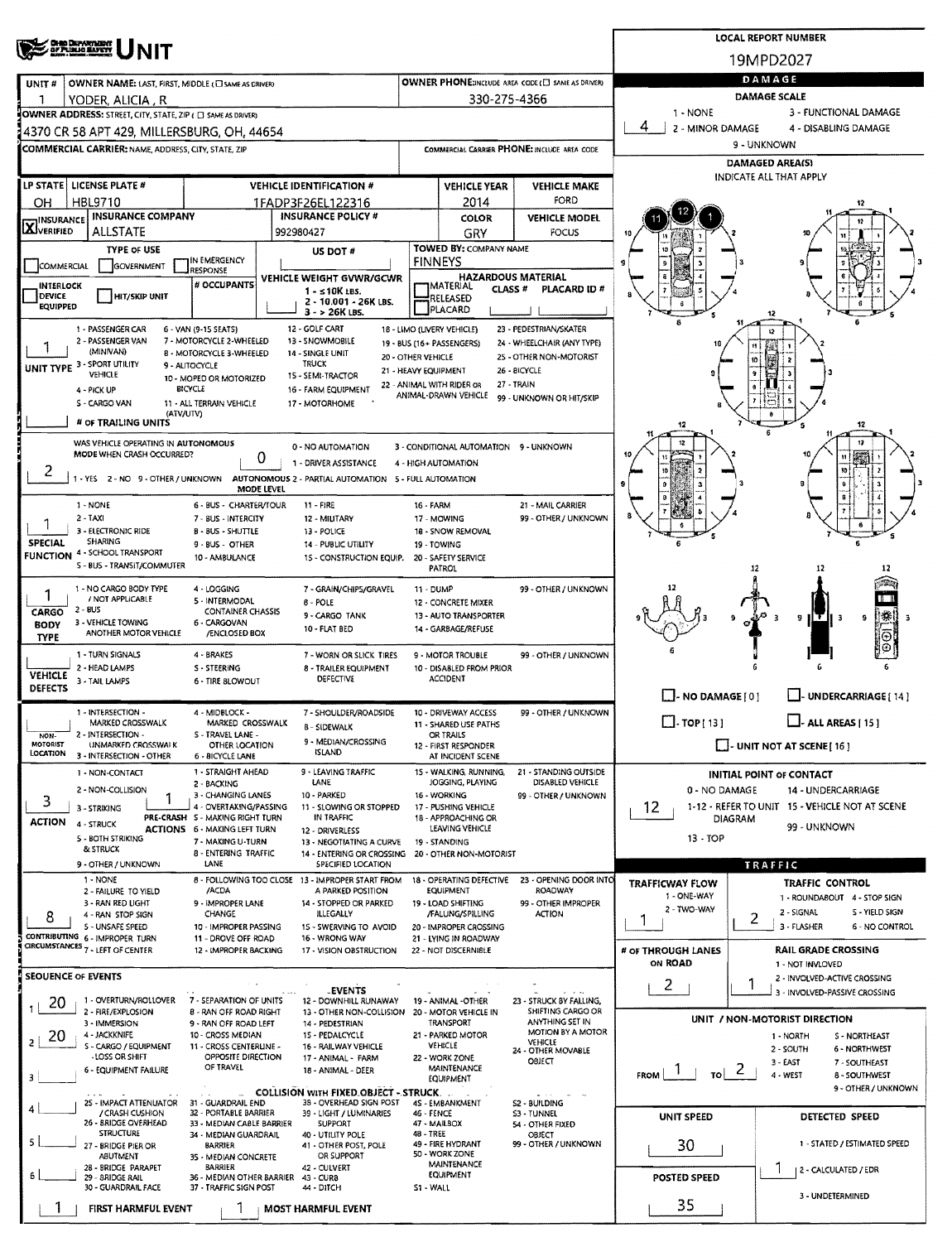|                                                                                                                                                                                                                                                                                                                                                                                                                                                                                                                                                                                                                                                                                                                                                                                                                                                                                                                                                                                                                                                                                                                                                                                                                                                                                                                                                                                                                                                                                                                                                                                                                                                                                                                                                                                                                                                                                                                                                                                                                                                                                                                                                                                                                                                                                                                                                                                                                                                                                                                                                                                                                                                                                                                                                                                                                                                                                                                                                                                                                                                                                                                                                                                                                                                                                                                                                                                                                                                                                                                                                                                                                                                                                                                                                                                                                                                                                                                                                                                                                                                                                                                                                                                                                                                                                                                                                                                                                                                                                                                                                                                                                                                                                                                                                                                                                                                                                                                                                                                                                                                                                                                                                                                                                                                                                                                                                                                                                                                                                                                                                                                                                                                                                                                                                                                                                                                                                                                                                                                                                                                                                                                                                                                                                                                                                                                                                                                                                                                                                                                                                                                                                                                                           |                                          |                 |  |                           |  |              |                                   |                        |    | <b>LOCAL REPORT NUMBER</b>    |  |  |  |
|---------------------------------------------------------------------------------------------------------------------------------------------------------------------------------------------------------------------------------------------------------------------------------------------------------------------------------------------------------------------------------------------------------------------------------------------------------------------------------------------------------------------------------------------------------------------------------------------------------------------------------------------------------------------------------------------------------------------------------------------------------------------------------------------------------------------------------------------------------------------------------------------------------------------------------------------------------------------------------------------------------------------------------------------------------------------------------------------------------------------------------------------------------------------------------------------------------------------------------------------------------------------------------------------------------------------------------------------------------------------------------------------------------------------------------------------------------------------------------------------------------------------------------------------------------------------------------------------------------------------------------------------------------------------------------------------------------------------------------------------------------------------------------------------------------------------------------------------------------------------------------------------------------------------------------------------------------------------------------------------------------------------------------------------------------------------------------------------------------------------------------------------------------------------------------------------------------------------------------------------------------------------------------------------------------------------------------------------------------------------------------------------------------------------------------------------------------------------------------------------------------------------------------------------------------------------------------------------------------------------------------------------------------------------------------------------------------------------------------------------------------------------------------------------------------------------------------------------------------------------------------------------------------------------------------------------------------------------------------------------------------------------------------------------------------------------------------------------------------------------------------------------------------------------------------------------------------------------------------------------------------------------------------------------------------------------------------------------------------------------------------------------------------------------------------------------------------------------------------------------------------------------------------------------------------------------------------------------------------------------------------------------------------------------------------------------------------------------------------------------------------------------------------------------------------------------------------------------------------------------------------------------------------------------------------------------------------------------------------------------------------------------------------------------------------------------------------------------------------------------------------------------------------------------------------------------------------------------------------------------------------------------------------------------------------------------------------------------------------------------------------------------------------------------------------------------------------------------------------------------------------------------------------------------------------------------------------------------------------------------------------------------------------------------------------------------------------------------------------------------------------------------------------------------------------------------------------------------------------------------------------------------------------------------------------------------------------------------------------------------------------------------------------------------------------------------------------------------------------------------------------------------------------------------------------------------------------------------------------------------------------------------------------------------------------------------------------------------------------------------------------------------------------------------------------------------------------------------------------------------------------------------------------------------------------------------------------------------------------------------------------------------------------------------------------------------------------------------------------------------------------------------------------------------------------------------------------------------------------------------------------------------------------------------------------------------------------------------------------------------------------------------------------------------------------------------------------------------------------------------------------------------------------------------------------------------------------------------------------------------------------------------------------------------------------------------------------------------------------------------------------------------------------------------------------------------------------------------------------------------------------------------------------------------------------------------------------------------------------------------------------------------------------------------------|------------------------------------------|-----------------|--|---------------------------|--|--------------|-----------------------------------|------------------------|----|-------------------------------|--|--|--|
|                                                                                                                                                                                                                                                                                                                                                                                                                                                                                                                                                                                                                                                                                                                                                                                                                                                                                                                                                                                                                                                                                                                                                                                                                                                                                                                                                                                                                                                                                                                                                                                                                                                                                                                                                                                                                                                                                                                                                                                                                                                                                                                                                                                                                                                                                                                                                                                                                                                                                                                                                                                                                                                                                                                                                                                                                                                                                                                                                                                                                                                                                                                                                                                                                                                                                                                                                                                                                                                                                                                                                                                                                                                                                                                                                                                                                                                                                                                                                                                                                                                                                                                                                                                                                                                                                                                                                                                                                                                                                                                                                                                                                                                                                                                                                                                                                                                                                                                                                                                                                                                                                                                                                                                                                                                                                                                                                                                                                                                                                                                                                                                                                                                                                                                                                                                                                                                                                                                                                                                                                                                                                                                                                                                                                                                                                                                                                                                                                                                                                                                                                                                                                                                                           | <b>OHO DEFARTADOR</b><br>OF PUBLIC BARCO |                 |  |                           |  |              |                                   |                        |    | 19MPD2027                     |  |  |  |
| UNIT#                                                                                                                                                                                                                                                                                                                                                                                                                                                                                                                                                                                                                                                                                                                                                                                                                                                                                                                                                                                                                                                                                                                                                                                                                                                                                                                                                                                                                                                                                                                                                                                                                                                                                                                                                                                                                                                                                                                                                                                                                                                                                                                                                                                                                                                                                                                                                                                                                                                                                                                                                                                                                                                                                                                                                                                                                                                                                                                                                                                                                                                                                                                                                                                                                                                                                                                                                                                                                                                                                                                                                                                                                                                                                                                                                                                                                                                                                                                                                                                                                                                                                                                                                                                                                                                                                                                                                                                                                                                                                                                                                                                                                                                                                                                                                                                                                                                                                                                                                                                                                                                                                                                                                                                                                                                                                                                                                                                                                                                                                                                                                                                                                                                                                                                                                                                                                                                                                                                                                                                                                                                                                                                                                                                                                                                                                                                                                                                                                                                                                                                                                                                                                                                                     |                                          |                 |  |                           |  |              |                                   |                        |    |                               |  |  |  |
| 2                                                                                                                                                                                                                                                                                                                                                                                                                                                                                                                                                                                                                                                                                                                                                                                                                                                                                                                                                                                                                                                                                                                                                                                                                                                                                                                                                                                                                                                                                                                                                                                                                                                                                                                                                                                                                                                                                                                                                                                                                                                                                                                                                                                                                                                                                                                                                                                                                                                                                                                                                                                                                                                                                                                                                                                                                                                                                                                                                                                                                                                                                                                                                                                                                                                                                                                                                                                                                                                                                                                                                                                                                                                                                                                                                                                                                                                                                                                                                                                                                                                                                                                                                                                                                                                                                                                                                                                                                                                                                                                                                                                                                                                                                                                                                                                                                                                                                                                                                                                                                                                                                                                                                                                                                                                                                                                                                                                                                                                                                                                                                                                                                                                                                                                                                                                                                                                                                                                                                                                                                                                                                                                                                                                                                                                                                                                                                                                                                                                                                                                                                                                                                                                                         |                                          |                 |  |                           |  |              |                                   | DAMAGE SCALE           |    |                               |  |  |  |
|                                                                                                                                                                                                                                                                                                                                                                                                                                                                                                                                                                                                                                                                                                                                                                                                                                                                                                                                                                                                                                                                                                                                                                                                                                                                                                                                                                                                                                                                                                                                                                                                                                                                                                                                                                                                                                                                                                                                                                                                                                                                                                                                                                                                                                                                                                                                                                                                                                                                                                                                                                                                                                                                                                                                                                                                                                                                                                                                                                                                                                                                                                                                                                                                                                                                                                                                                                                                                                                                                                                                                                                                                                                                                                                                                                                                                                                                                                                                                                                                                                                                                                                                                                                                                                                                                                                                                                                                                                                                                                                                                                                                                                                                                                                                                                                                                                                                                                                                                                                                                                                                                                                                                                                                                                                                                                                                                                                                                                                                                                                                                                                                                                                                                                                                                                                                                                                                                                                                                                                                                                                                                                                                                                                                                                                                                                                                                                                                                                                                                                                                                                                                                                                                           |                                          |                 |  |                           |  |              |                                   | 1 - NONE               |    | 3 - FUNCTIONAL DAMAGE         |  |  |  |
|                                                                                                                                                                                                                                                                                                                                                                                                                                                                                                                                                                                                                                                                                                                                                                                                                                                                                                                                                                                                                                                                                                                                                                                                                                                                                                                                                                                                                                                                                                                                                                                                                                                                                                                                                                                                                                                                                                                                                                                                                                                                                                                                                                                                                                                                                                                                                                                                                                                                                                                                                                                                                                                                                                                                                                                                                                                                                                                                                                                                                                                                                                                                                                                                                                                                                                                                                                                                                                                                                                                                                                                                                                                                                                                                                                                                                                                                                                                                                                                                                                                                                                                                                                                                                                                                                                                                                                                                                                                                                                                                                                                                                                                                                                                                                                                                                                                                                                                                                                                                                                                                                                                                                                                                                                                                                                                                                                                                                                                                                                                                                                                                                                                                                                                                                                                                                                                                                                                                                                                                                                                                                                                                                                                                                                                                                                                                                                                                                                                                                                                                                                                                                                                                           |                                          |                 |  |                           |  |              |                                   |                        |    |                               |  |  |  |
|                                                                                                                                                                                                                                                                                                                                                                                                                                                                                                                                                                                                                                                                                                                                                                                                                                                                                                                                                                                                                                                                                                                                                                                                                                                                                                                                                                                                                                                                                                                                                                                                                                                                                                                                                                                                                                                                                                                                                                                                                                                                                                                                                                                                                                                                                                                                                                                                                                                                                                                                                                                                                                                                                                                                                                                                                                                                                                                                                                                                                                                                                                                                                                                                                                                                                                                                                                                                                                                                                                                                                                                                                                                                                                                                                                                                                                                                                                                                                                                                                                                                                                                                                                                                                                                                                                                                                                                                                                                                                                                                                                                                                                                                                                                                                                                                                                                                                                                                                                                                                                                                                                                                                                                                                                                                                                                                                                                                                                                                                                                                                                                                                                                                                                                                                                                                                                                                                                                                                                                                                                                                                                                                                                                                                                                                                                                                                                                                                                                                                                                                                                                                                                                                           |                                          |                 |  |                           |  |              |                                   |                        |    |                               |  |  |  |
|                                                                                                                                                                                                                                                                                                                                                                                                                                                                                                                                                                                                                                                                                                                                                                                                                                                                                                                                                                                                                                                                                                                                                                                                                                                                                                                                                                                                                                                                                                                                                                                                                                                                                                                                                                                                                                                                                                                                                                                                                                                                                                                                                                                                                                                                                                                                                                                                                                                                                                                                                                                                                                                                                                                                                                                                                                                                                                                                                                                                                                                                                                                                                                                                                                                                                                                                                                                                                                                                                                                                                                                                                                                                                                                                                                                                                                                                                                                                                                                                                                                                                                                                                                                                                                                                                                                                                                                                                                                                                                                                                                                                                                                                                                                                                                                                                                                                                                                                                                                                                                                                                                                                                                                                                                                                                                                                                                                                                                                                                                                                                                                                                                                                                                                                                                                                                                                                                                                                                                                                                                                                                                                                                                                                                                                                                                                                                                                                                                                                                                                                                                                                                                                                           |                                          |                 |  |                           |  |              |                                   |                        |    |                               |  |  |  |
|                                                                                                                                                                                                                                                                                                                                                                                                                                                                                                                                                                                                                                                                                                                                                                                                                                                                                                                                                                                                                                                                                                                                                                                                                                                                                                                                                                                                                                                                                                                                                                                                                                                                                                                                                                                                                                                                                                                                                                                                                                                                                                                                                                                                                                                                                                                                                                                                                                                                                                                                                                                                                                                                                                                                                                                                                                                                                                                                                                                                                                                                                                                                                                                                                                                                                                                                                                                                                                                                                                                                                                                                                                                                                                                                                                                                                                                                                                                                                                                                                                                                                                                                                                                                                                                                                                                                                                                                                                                                                                                                                                                                                                                                                                                                                                                                                                                                                                                                                                                                                                                                                                                                                                                                                                                                                                                                                                                                                                                                                                                                                                                                                                                                                                                                                                                                                                                                                                                                                                                                                                                                                                                                                                                                                                                                                                                                                                                                                                                                                                                                                                                                                                                                           |                                          |                 |  |                           |  |              |                                   |                        |    |                               |  |  |  |
|                                                                                                                                                                                                                                                                                                                                                                                                                                                                                                                                                                                                                                                                                                                                                                                                                                                                                                                                                                                                                                                                                                                                                                                                                                                                                                                                                                                                                                                                                                                                                                                                                                                                                                                                                                                                                                                                                                                                                                                                                                                                                                                                                                                                                                                                                                                                                                                                                                                                                                                                                                                                                                                                                                                                                                                                                                                                                                                                                                                                                                                                                                                                                                                                                                                                                                                                                                                                                                                                                                                                                                                                                                                                                                                                                                                                                                                                                                                                                                                                                                                                                                                                                                                                                                                                                                                                                                                                                                                                                                                                                                                                                                                                                                                                                                                                                                                                                                                                                                                                                                                                                                                                                                                                                                                                                                                                                                                                                                                                                                                                                                                                                                                                                                                                                                                                                                                                                                                                                                                                                                                                                                                                                                                                                                                                                                                                                                                                                                                                                                                                                                                                                                                                           |                                          |                 |  |                           |  | <b>COLOR</b> | <b>VEHICLE MODEL</b>              |                        |    |                               |  |  |  |
|                                                                                                                                                                                                                                                                                                                                                                                                                                                                                                                                                                                                                                                                                                                                                                                                                                                                                                                                                                                                                                                                                                                                                                                                                                                                                                                                                                                                                                                                                                                                                                                                                                                                                                                                                                                                                                                                                                                                                                                                                                                                                                                                                                                                                                                                                                                                                                                                                                                                                                                                                                                                                                                                                                                                                                                                                                                                                                                                                                                                                                                                                                                                                                                                                                                                                                                                                                                                                                                                                                                                                                                                                                                                                                                                                                                                                                                                                                                                                                                                                                                                                                                                                                                                                                                                                                                                                                                                                                                                                                                                                                                                                                                                                                                                                                                                                                                                                                                                                                                                                                                                                                                                                                                                                                                                                                                                                                                                                                                                                                                                                                                                                                                                                                                                                                                                                                                                                                                                                                                                                                                                                                                                                                                                                                                                                                                                                                                                                                                                                                                                                                                                                                                                           | <b>PROGRESSIVE</b>                       |                 |  |                           |  | GRY          | SIERRA                            |                        |    |                               |  |  |  |
|                                                                                                                                                                                                                                                                                                                                                                                                                                                                                                                                                                                                                                                                                                                                                                                                                                                                                                                                                                                                                                                                                                                                                                                                                                                                                                                                                                                                                                                                                                                                                                                                                                                                                                                                                                                                                                                                                                                                                                                                                                                                                                                                                                                                                                                                                                                                                                                                                                                                                                                                                                                                                                                                                                                                                                                                                                                                                                                                                                                                                                                                                                                                                                                                                                                                                                                                                                                                                                                                                                                                                                                                                                                                                                                                                                                                                                                                                                                                                                                                                                                                                                                                                                                                                                                                                                                                                                                                                                                                                                                                                                                                                                                                                                                                                                                                                                                                                                                                                                                                                                                                                                                                                                                                                                                                                                                                                                                                                                                                                                                                                                                                                                                                                                                                                                                                                                                                                                                                                                                                                                                                                                                                                                                                                                                                                                                                                                                                                                                                                                                                                                                                                                                                           | <b>TYPE OF USE</b>                       |                 |  | US DOT#                   |  |              |                                   |                        |    |                               |  |  |  |
|                                                                                                                                                                                                                                                                                                                                                                                                                                                                                                                                                                                                                                                                                                                                                                                                                                                                                                                                                                                                                                                                                                                                                                                                                                                                                                                                                                                                                                                                                                                                                                                                                                                                                                                                                                                                                                                                                                                                                                                                                                                                                                                                                                                                                                                                                                                                                                                                                                                                                                                                                                                                                                                                                                                                                                                                                                                                                                                                                                                                                                                                                                                                                                                                                                                                                                                                                                                                                                                                                                                                                                                                                                                                                                                                                                                                                                                                                                                                                                                                                                                                                                                                                                                                                                                                                                                                                                                                                                                                                                                                                                                                                                                                                                                                                                                                                                                                                                                                                                                                                                                                                                                                                                                                                                                                                                                                                                                                                                                                                                                                                                                                                                                                                                                                                                                                                                                                                                                                                                                                                                                                                                                                                                                                                                                                                                                                                                                                                                                                                                                                                                                                                                                                           |                                          | <b>RESPONSE</b> |  |                           |  |              |                                   |                        |    |                               |  |  |  |
| <b>DEVICE</b>                                                                                                                                                                                                                                                                                                                                                                                                                                                                                                                                                                                                                                                                                                                                                                                                                                                                                                                                                                                                                                                                                                                                                                                                                                                                                                                                                                                                                                                                                                                                                                                                                                                                                                                                                                                                                                                                                                                                                                                                                                                                                                                                                                                                                                                                                                                                                                                                                                                                                                                                                                                                                                                                                                                                                                                                                                                                                                                                                                                                                                                                                                                                                                                                                                                                                                                                                                                                                                                                                                                                                                                                                                                                                                                                                                                                                                                                                                                                                                                                                                                                                                                                                                                                                                                                                                                                                                                                                                                                                                                                                                                                                                                                                                                                                                                                                                                                                                                                                                                                                                                                                                                                                                                                                                                                                                                                                                                                                                                                                                                                                                                                                                                                                                                                                                                                                                                                                                                                                                                                                                                                                                                                                                                                                                                                                                                                                                                                                                                                                                                                                                                                                                                             | <b>HIT/SKIP UNIT</b>                     |                 |  | $1 - s$ 10K LBS.          |  |              | <b>PLACARD ID#</b>                |                        |    |                               |  |  |  |
|                                                                                                                                                                                                                                                                                                                                                                                                                                                                                                                                                                                                                                                                                                                                                                                                                                                                                                                                                                                                                                                                                                                                                                                                                                                                                                                                                                                                                                                                                                                                                                                                                                                                                                                                                                                                                                                                                                                                                                                                                                                                                                                                                                                                                                                                                                                                                                                                                                                                                                                                                                                                                                                                                                                                                                                                                                                                                                                                                                                                                                                                                                                                                                                                                                                                                                                                                                                                                                                                                                                                                                                                                                                                                                                                                                                                                                                                                                                                                                                                                                                                                                                                                                                                                                                                                                                                                                                                                                                                                                                                                                                                                                                                                                                                                                                                                                                                                                                                                                                                                                                                                                                                                                                                                                                                                                                                                                                                                                                                                                                                                                                                                                                                                                                                                                                                                                                                                                                                                                                                                                                                                                                                                                                                                                                                                                                                                                                                                                                                                                                                                                                                                                                                           |                                          | 1               |  | $3 - 26K$ LBS.            |  |              |                                   |                        |    |                               |  |  |  |
|                                                                                                                                                                                                                                                                                                                                                                                                                                                                                                                                                                                                                                                                                                                                                                                                                                                                                                                                                                                                                                                                                                                                                                                                                                                                                                                                                                                                                                                                                                                                                                                                                                                                                                                                                                                                                                                                                                                                                                                                                                                                                                                                                                                                                                                                                                                                                                                                                                                                                                                                                                                                                                                                                                                                                                                                                                                                                                                                                                                                                                                                                                                                                                                                                                                                                                                                                                                                                                                                                                                                                                                                                                                                                                                                                                                                                                                                                                                                                                                                                                                                                                                                                                                                                                                                                                                                                                                                                                                                                                                                                                                                                                                                                                                                                                                                                                                                                                                                                                                                                                                                                                                                                                                                                                                                                                                                                                                                                                                                                                                                                                                                                                                                                                                                                                                                                                                                                                                                                                                                                                                                                                                                                                                                                                                                                                                                                                                                                                                                                                                                                                                                                                                                           | 1 - PASSENGER CAR                        |                 |  |                           |  |              |                                   |                        |    |                               |  |  |  |
| 4                                                                                                                                                                                                                                                                                                                                                                                                                                                                                                                                                                                                                                                                                                                                                                                                                                                                                                                                                                                                                                                                                                                                                                                                                                                                                                                                                                                                                                                                                                                                                                                                                                                                                                                                                                                                                                                                                                                                                                                                                                                                                                                                                                                                                                                                                                                                                                                                                                                                                                                                                                                                                                                                                                                                                                                                                                                                                                                                                                                                                                                                                                                                                                                                                                                                                                                                                                                                                                                                                                                                                                                                                                                                                                                                                                                                                                                                                                                                                                                                                                                                                                                                                                                                                                                                                                                                                                                                                                                                                                                                                                                                                                                                                                                                                                                                                                                                                                                                                                                                                                                                                                                                                                                                                                                                                                                                                                                                                                                                                                                                                                                                                                                                                                                                                                                                                                                                                                                                                                                                                                                                                                                                                                                                                                                                                                                                                                                                                                                                                                                                                                                                                                                                         | (MINIVAN)                                |                 |  |                           |  |              |                                   |                        |    |                               |  |  |  |
| <b>TRUCK</b><br>9 - AUTOCYCLE<br>26 - BICYCLE<br>21 - HEAVY EQUIPMENT<br><b>VEHICLE</b><br><b>1S - SEMI-TRACTOR</b>                                                                                                                                                                                                                                                                                                                                                                                                                                                                                                                                                                                                                                                                                                                                                                                                                                                                                                                                                                                                                                                                                                                                                                                                                                                                                                                                                                                                                                                                                                                                                                                                                                                                                                                                                                                                                                                                                                                                                                                                                                                                                                                                                                                                                                                                                                                                                                                                                                                                                                                                                                                                                                                                                                                                                                                                                                                                                                                                                                                                                                                                                                                                                                                                                                                                                                                                                                                                                                                                                                                                                                                                                                                                                                                                                                                                                                                                                                                                                                                                                                                                                                                                                                                                                                                                                                                                                                                                                                                                                                                                                                                                                                                                                                                                                                                                                                                                                                                                                                                                                                                                                                                                                                                                                                                                                                                                                                                                                                                                                                                                                                                                                                                                                                                                                                                                                                                                                                                                                                                                                                                                                                                                                                                                                                                                                                                                                                                                                                                                                                                                                       |                                          |                 |  |                           |  |              |                                   |                        |    |                               |  |  |  |
|                                                                                                                                                                                                                                                                                                                                                                                                                                                                                                                                                                                                                                                                                                                                                                                                                                                                                                                                                                                                                                                                                                                                                                                                                                                                                                                                                                                                                                                                                                                                                                                                                                                                                                                                                                                                                                                                                                                                                                                                                                                                                                                                                                                                                                                                                                                                                                                                                                                                                                                                                                                                                                                                                                                                                                                                                                                                                                                                                                                                                                                                                                                                                                                                                                                                                                                                                                                                                                                                                                                                                                                                                                                                                                                                                                                                                                                                                                                                                                                                                                                                                                                                                                                                                                                                                                                                                                                                                                                                                                                                                                                                                                                                                                                                                                                                                                                                                                                                                                                                                                                                                                                                                                                                                                                                                                                                                                                                                                                                                                                                                                                                                                                                                                                                                                                                                                                                                                                                                                                                                                                                                                                                                                                                                                                                                                                                                                                                                                                                                                                                                                                                                                                                           | 4 - PICK UP                              |                 |  |                           |  |              |                                   |                        |    |                               |  |  |  |
|                                                                                                                                                                                                                                                                                                                                                                                                                                                                                                                                                                                                                                                                                                                                                                                                                                                                                                                                                                                                                                                                                                                                                                                                                                                                                                                                                                                                                                                                                                                                                                                                                                                                                                                                                                                                                                                                                                                                                                                                                                                                                                                                                                                                                                                                                                                                                                                                                                                                                                                                                                                                                                                                                                                                                                                                                                                                                                                                                                                                                                                                                                                                                                                                                                                                                                                                                                                                                                                                                                                                                                                                                                                                                                                                                                                                                                                                                                                                                                                                                                                                                                                                                                                                                                                                                                                                                                                                                                                                                                                                                                                                                                                                                                                                                                                                                                                                                                                                                                                                                                                                                                                                                                                                                                                                                                                                                                                                                                                                                                                                                                                                                                                                                                                                                                                                                                                                                                                                                                                                                                                                                                                                                                                                                                                                                                                                                                                                                                                                                                                                                                                                                                                                           |                                          |                 |  |                           |  |              |                                   |                        |    |                               |  |  |  |
|                                                                                                                                                                                                                                                                                                                                                                                                                                                                                                                                                                                                                                                                                                                                                                                                                                                                                                                                                                                                                                                                                                                                                                                                                                                                                                                                                                                                                                                                                                                                                                                                                                                                                                                                                                                                                                                                                                                                                                                                                                                                                                                                                                                                                                                                                                                                                                                                                                                                                                                                                                                                                                                                                                                                                                                                                                                                                                                                                                                                                                                                                                                                                                                                                                                                                                                                                                                                                                                                                                                                                                                                                                                                                                                                                                                                                                                                                                                                                                                                                                                                                                                                                                                                                                                                                                                                                                                                                                                                                                                                                                                                                                                                                                                                                                                                                                                                                                                                                                                                                                                                                                                                                                                                                                                                                                                                                                                                                                                                                                                                                                                                                                                                                                                                                                                                                                                                                                                                                                                                                                                                                                                                                                                                                                                                                                                                                                                                                                                                                                                                                                                                                                                                           |                                          |                 |  |                           |  |              |                                   | 12                     |    | 12                            |  |  |  |
|                                                                                                                                                                                                                                                                                                                                                                                                                                                                                                                                                                                                                                                                                                                                                                                                                                                                                                                                                                                                                                                                                                                                                                                                                                                                                                                                                                                                                                                                                                                                                                                                                                                                                                                                                                                                                                                                                                                                                                                                                                                                                                                                                                                                                                                                                                                                                                                                                                                                                                                                                                                                                                                                                                                                                                                                                                                                                                                                                                                                                                                                                                                                                                                                                                                                                                                                                                                                                                                                                                                                                                                                                                                                                                                                                                                                                                                                                                                                                                                                                                                                                                                                                                                                                                                                                                                                                                                                                                                                                                                                                                                                                                                                                                                                                                                                                                                                                                                                                                                                                                                                                                                                                                                                                                                                                                                                                                                                                                                                                                                                                                                                                                                                                                                                                                                                                                                                                                                                                                                                                                                                                                                                                                                                                                                                                                                                                                                                                                                                                                                                                                                                                                                                           |                                          |                 |  |                           |  |              |                                   |                        |    |                               |  |  |  |
| 2                                                                                                                                                                                                                                                                                                                                                                                                                                                                                                                                                                                                                                                                                                                                                                                                                                                                                                                                                                                                                                                                                                                                                                                                                                                                                                                                                                                                                                                                                                                                                                                                                                                                                                                                                                                                                                                                                                                                                                                                                                                                                                                                                                                                                                                                                                                                                                                                                                                                                                                                                                                                                                                                                                                                                                                                                                                                                                                                                                                                                                                                                                                                                                                                                                                                                                                                                                                                                                                                                                                                                                                                                                                                                                                                                                                                                                                                                                                                                                                                                                                                                                                                                                                                                                                                                                                                                                                                                                                                                                                                                                                                                                                                                                                                                                                                                                                                                                                                                                                                                                                                                                                                                                                                                                                                                                                                                                                                                                                                                                                                                                                                                                                                                                                                                                                                                                                                                                                                                                                                                                                                                                                                                                                                                                                                                                                                                                                                                                                                                                                                                                                                                                                                         |                                          |                 |  |                           |  |              |                                   |                        |    |                               |  |  |  |
|                                                                                                                                                                                                                                                                                                                                                                                                                                                                                                                                                                                                                                                                                                                                                                                                                                                                                                                                                                                                                                                                                                                                                                                                                                                                                                                                                                                                                                                                                                                                                                                                                                                                                                                                                                                                                                                                                                                                                                                                                                                                                                                                                                                                                                                                                                                                                                                                                                                                                                                                                                                                                                                                                                                                                                                                                                                                                                                                                                                                                                                                                                                                                                                                                                                                                                                                                                                                                                                                                                                                                                                                                                                                                                                                                                                                                                                                                                                                                                                                                                                                                                                                                                                                                                                                                                                                                                                                                                                                                                                                                                                                                                                                                                                                                                                                                                                                                                                                                                                                                                                                                                                                                                                                                                                                                                                                                                                                                                                                                                                                                                                                                                                                                                                                                                                                                                                                                                                                                                                                                                                                                                                                                                                                                                                                                                                                                                                                                                                                                                                                                                                                                                                                           |                                          |                 |  |                           |  |              |                                   |                        |    | ۰                             |  |  |  |
|                                                                                                                                                                                                                                                                                                                                                                                                                                                                                                                                                                                                                                                                                                                                                                                                                                                                                                                                                                                                                                                                                                                                                                                                                                                                                                                                                                                                                                                                                                                                                                                                                                                                                                                                                                                                                                                                                                                                                                                                                                                                                                                                                                                                                                                                                                                                                                                                                                                                                                                                                                                                                                                                                                                                                                                                                                                                                                                                                                                                                                                                                                                                                                                                                                                                                                                                                                                                                                                                                                                                                                                                                                                                                                                                                                                                                                                                                                                                                                                                                                                                                                                                                                                                                                                                                                                                                                                                                                                                                                                                                                                                                                                                                                                                                                                                                                                                                                                                                                                                                                                                                                                                                                                                                                                                                                                                                                                                                                                                                                                                                                                                                                                                                                                                                                                                                                                                                                                                                                                                                                                                                                                                                                                                                                                                                                                                                                                                                                                                                                                                                                                                                                                                           | 1 - NONE                                 |                 |  | 11 - FIRE                 |  |              | 21 - MAIL CARRIER                 |                        |    |                               |  |  |  |
| 1                                                                                                                                                                                                                                                                                                                                                                                                                                                                                                                                                                                                                                                                                                                                                                                                                                                                                                                                                                                                                                                                                                                                                                                                                                                                                                                                                                                                                                                                                                                                                                                                                                                                                                                                                                                                                                                                                                                                                                                                                                                                                                                                                                                                                                                                                                                                                                                                                                                                                                                                                                                                                                                                                                                                                                                                                                                                                                                                                                                                                                                                                                                                                                                                                                                                                                                                                                                                                                                                                                                                                                                                                                                                                                                                                                                                                                                                                                                                                                                                                                                                                                                                                                                                                                                                                                                                                                                                                                                                                                                                                                                                                                                                                                                                                                                                                                                                                                                                                                                                                                                                                                                                                                                                                                                                                                                                                                                                                                                                                                                                                                                                                                                                                                                                                                                                                                                                                                                                                                                                                                                                                                                                                                                                                                                                                                                                                                                                                                                                                                                                                                                                                                                                         | 3 - ELECTRONIC RIDE                      |                 |  | 13 - POLICE               |  |              |                                   |                        |    |                               |  |  |  |
|                                                                                                                                                                                                                                                                                                                                                                                                                                                                                                                                                                                                                                                                                                                                                                                                                                                                                                                                                                                                                                                                                                                                                                                                                                                                                                                                                                                                                                                                                                                                                                                                                                                                                                                                                                                                                                                                                                                                                                                                                                                                                                                                                                                                                                                                                                                                                                                                                                                                                                                                                                                                                                                                                                                                                                                                                                                                                                                                                                                                                                                                                                                                                                                                                                                                                                                                                                                                                                                                                                                                                                                                                                                                                                                                                                                                                                                                                                                                                                                                                                                                                                                                                                                                                                                                                                                                                                                                                                                                                                                                                                                                                                                                                                                                                                                                                                                                                                                                                                                                                                                                                                                                                                                                                                                                                                                                                                                                                                                                                                                                                                                                                                                                                                                                                                                                                                                                                                                                                                                                                                                                                                                                                                                                                                                                                                                                                                                                                                                                                                                                                                                                                                                                           |                                          |                 |  | 14 - PUBLIC UTILITY       |  |              |                                   |                        |    |                               |  |  |  |
|                                                                                                                                                                                                                                                                                                                                                                                                                                                                                                                                                                                                                                                                                                                                                                                                                                                                                                                                                                                                                                                                                                                                                                                                                                                                                                                                                                                                                                                                                                                                                                                                                                                                                                                                                                                                                                                                                                                                                                                                                                                                                                                                                                                                                                                                                                                                                                                                                                                                                                                                                                                                                                                                                                                                                                                                                                                                                                                                                                                                                                                                                                                                                                                                                                                                                                                                                                                                                                                                                                                                                                                                                                                                                                                                                                                                                                                                                                                                                                                                                                                                                                                                                                                                                                                                                                                                                                                                                                                                                                                                                                                                                                                                                                                                                                                                                                                                                                                                                                                                                                                                                                                                                                                                                                                                                                                                                                                                                                                                                                                                                                                                                                                                                                                                                                                                                                                                                                                                                                                                                                                                                                                                                                                                                                                                                                                                                                                                                                                                                                                                                                                                                                                                           | S - BUS - TRANSIT/COMMUTER               |                 |  |                           |  |              |                                   |                        | 12 | 12                            |  |  |  |
|                                                                                                                                                                                                                                                                                                                                                                                                                                                                                                                                                                                                                                                                                                                                                                                                                                                                                                                                                                                                                                                                                                                                                                                                                                                                                                                                                                                                                                                                                                                                                                                                                                                                                                                                                                                                                                                                                                                                                                                                                                                                                                                                                                                                                                                                                                                                                                                                                                                                                                                                                                                                                                                                                                                                                                                                                                                                                                                                                                                                                                                                                                                                                                                                                                                                                                                                                                                                                                                                                                                                                                                                                                                                                                                                                                                                                                                                                                                                                                                                                                                                                                                                                                                                                                                                                                                                                                                                                                                                                                                                                                                                                                                                                                                                                                                                                                                                                                                                                                                                                                                                                                                                                                                                                                                                                                                                                                                                                                                                                                                                                                                                                                                                                                                                                                                                                                                                                                                                                                                                                                                                                                                                                                                                                                                                                                                                                                                                                                                                                                                                                                                                                                                                           |                                          | 4 - LOGGING     |  | 7 - GRAIN/CHIPS/GRAVEL    |  |              | 99 - OTHER / UNKNOWN              |                        |    |                               |  |  |  |
| CARGO                                                                                                                                                                                                                                                                                                                                                                                                                                                                                                                                                                                                                                                                                                                                                                                                                                                                                                                                                                                                                                                                                                                                                                                                                                                                                                                                                                                                                                                                                                                                                                                                                                                                                                                                                                                                                                                                                                                                                                                                                                                                                                                                                                                                                                                                                                                                                                                                                                                                                                                                                                                                                                                                                                                                                                                                                                                                                                                                                                                                                                                                                                                                                                                                                                                                                                                                                                                                                                                                                                                                                                                                                                                                                                                                                                                                                                                                                                                                                                                                                                                                                                                                                                                                                                                                                                                                                                                                                                                                                                                                                                                                                                                                                                                                                                                                                                                                                                                                                                                                                                                                                                                                                                                                                                                                                                                                                                                                                                                                                                                                                                                                                                                                                                                                                                                                                                                                                                                                                                                                                                                                                                                                                                                                                                                                                                                                                                                                                                                                                                                                                                                                                                                                     |                                          |                 |  | 8 - POLE                  |  |              |                                   |                        |    |                               |  |  |  |
| <b>BODY</b>                                                                                                                                                                                                                                                                                                                                                                                                                                                                                                                                                                                                                                                                                                                                                                                                                                                                                                                                                                                                                                                                                                                                                                                                                                                                                                                                                                                                                                                                                                                                                                                                                                                                                                                                                                                                                                                                                                                                                                                                                                                                                                                                                                                                                                                                                                                                                                                                                                                                                                                                                                                                                                                                                                                                                                                                                                                                                                                                                                                                                                                                                                                                                                                                                                                                                                                                                                                                                                                                                                                                                                                                                                                                                                                                                                                                                                                                                                                                                                                                                                                                                                                                                                                                                                                                                                                                                                                                                                                                                                                                                                                                                                                                                                                                                                                                                                                                                                                                                                                                                                                                                                                                                                                                                                                                                                                                                                                                                                                                                                                                                                                                                                                                                                                                                                                                                                                                                                                                                                                                                                                                                                                                                                                                                                                                                                                                                                                                                                                                                                                                                                                                                                                               | ANOTHER MOTOR VEHICLE                    | 6 - CARGOVAN    |  | 10 - FLAT BED             |  |              |                                   |                        |    |                               |  |  |  |
|                                                                                                                                                                                                                                                                                                                                                                                                                                                                                                                                                                                                                                                                                                                                                                                                                                                                                                                                                                                                                                                                                                                                                                                                                                                                                                                                                                                                                                                                                                                                                                                                                                                                                                                                                                                                                                                                                                                                                                                                                                                                                                                                                                                                                                                                                                                                                                                                                                                                                                                                                                                                                                                                                                                                                                                                                                                                                                                                                                                                                                                                                                                                                                                                                                                                                                                                                                                                                                                                                                                                                                                                                                                                                                                                                                                                                                                                                                                                                                                                                                                                                                                                                                                                                                                                                                                                                                                                                                                                                                                                                                                                                                                                                                                                                                                                                                                                                                                                                                                                                                                                                                                                                                                                                                                                                                                                                                                                                                                                                                                                                                                                                                                                                                                                                                                                                                                                                                                                                                                                                                                                                                                                                                                                                                                                                                                                                                                                                                                                                                                                                                                                                                                                           |                                          |                 |  |                           |  |              |                                   |                        |    |                               |  |  |  |
|                                                                                                                                                                                                                                                                                                                                                                                                                                                                                                                                                                                                                                                                                                                                                                                                                                                                                                                                                                                                                                                                                                                                                                                                                                                                                                                                                                                                                                                                                                                                                                                                                                                                                                                                                                                                                                                                                                                                                                                                                                                                                                                                                                                                                                                                                                                                                                                                                                                                                                                                                                                                                                                                                                                                                                                                                                                                                                                                                                                                                                                                                                                                                                                                                                                                                                                                                                                                                                                                                                                                                                                                                                                                                                                                                                                                                                                                                                                                                                                                                                                                                                                                                                                                                                                                                                                                                                                                                                                                                                                                                                                                                                                                                                                                                                                                                                                                                                                                                                                                                                                                                                                                                                                                                                                                                                                                                                                                                                                                                                                                                                                                                                                                                                                                                                                                                                                                                                                                                                                                                                                                                                                                                                                                                                                                                                                                                                                                                                                                                                                                                                                                                                                                           | 2 - HEAD LAMPS                           | S - STEERING    |  | 8 - TRAILER EQUIPMENT     |  |              |                                   |                        |    |                               |  |  |  |
| <b>DEFECTS</b>                                                                                                                                                                                                                                                                                                                                                                                                                                                                                                                                                                                                                                                                                                                                                                                                                                                                                                                                                                                                                                                                                                                                                                                                                                                                                                                                                                                                                                                                                                                                                                                                                                                                                                                                                                                                                                                                                                                                                                                                                                                                                                                                                                                                                                                                                                                                                                                                                                                                                                                                                                                                                                                                                                                                                                                                                                                                                                                                                                                                                                                                                                                                                                                                                                                                                                                                                                                                                                                                                                                                                                                                                                                                                                                                                                                                                                                                                                                                                                                                                                                                                                                                                                                                                                                                                                                                                                                                                                                                                                                                                                                                                                                                                                                                                                                                                                                                                                                                                                                                                                                                                                                                                                                                                                                                                                                                                                                                                                                                                                                                                                                                                                                                                                                                                                                                                                                                                                                                                                                                                                                                                                                                                                                                                                                                                                                                                                                                                                                                                                                                                                                                                                                            |                                          |                 |  |                           |  |              |                                   |                        |    |                               |  |  |  |
|                                                                                                                                                                                                                                                                                                                                                                                                                                                                                                                                                                                                                                                                                                                                                                                                                                                                                                                                                                                                                                                                                                                                                                                                                                                                                                                                                                                                                                                                                                                                                                                                                                                                                                                                                                                                                                                                                                                                                                                                                                                                                                                                                                                                                                                                                                                                                                                                                                                                                                                                                                                                                                                                                                                                                                                                                                                                                                                                                                                                                                                                                                                                                                                                                                                                                                                                                                                                                                                                                                                                                                                                                                                                                                                                                                                                                                                                                                                                                                                                                                                                                                                                                                                                                                                                                                                                                                                                                                                                                                                                                                                                                                                                                                                                                                                                                                                                                                                                                                                                                                                                                                                                                                                                                                                                                                                                                                                                                                                                                                                                                                                                                                                                                                                                                                                                                                                                                                                                                                                                                                                                                                                                                                                                                                                                                                                                                                                                                                                                                                                                                                                                                                                                           | 1 INTERSECTION -                         | 4 - MIDBLOCK -  |  | 7 - SHOULDER/ROADSIDE     |  |              | 99 - OTHER / UNKNOWN              |                        |    |                               |  |  |  |
|                                                                                                                                                                                                                                                                                                                                                                                                                                                                                                                                                                                                                                                                                                                                                                                                                                                                                                                                                                                                                                                                                                                                                                                                                                                                                                                                                                                                                                                                                                                                                                                                                                                                                                                                                                                                                                                                                                                                                                                                                                                                                                                                                                                                                                                                                                                                                                                                                                                                                                                                                                                                                                                                                                                                                                                                                                                                                                                                                                                                                                                                                                                                                                                                                                                                                                                                                                                                                                                                                                                                                                                                                                                                                                                                                                                                                                                                                                                                                                                                                                                                                                                                                                                                                                                                                                                                                                                                                                                                                                                                                                                                                                                                                                                                                                                                                                                                                                                                                                                                                                                                                                                                                                                                                                                                                                                                                                                                                                                                                                                                                                                                                                                                                                                                                                                                                                                                                                                                                                                                                                                                                                                                                                                                                                                                                                                                                                                                                                                                                                                                                                                                                                                                           | <b>MARKED CROSSWALK</b>                  |                 |  | 8 - SIDEWALK              |  |              |                                   |                        |    |                               |  |  |  |
| <b>MOTORIST</b><br><b>LOCATION</b>                                                                                                                                                                                                                                                                                                                                                                                                                                                                                                                                                                                                                                                                                                                                                                                                                                                                                                                                                                                                                                                                                                                                                                                                                                                                                                                                                                                                                                                                                                                                                                                                                                                                                                                                                                                                                                                                                                                                                                                                                                                                                                                                                                                                                                                                                                                                                                                                                                                                                                                                                                                                                                                                                                                                                                                                                                                                                                                                                                                                                                                                                                                                                                                                                                                                                                                                                                                                                                                                                                                                                                                                                                                                                                                                                                                                                                                                                                                                                                                                                                                                                                                                                                                                                                                                                                                                                                                                                                                                                                                                                                                                                                                                                                                                                                                                                                                                                                                                                                                                                                                                                                                                                                                                                                                                                                                                                                                                                                                                                                                                                                                                                                                                                                                                                                                                                                                                                                                                                                                                                                                                                                                                                                                                                                                                                                                                                                                                                                                                                                                                                                                                                                        | UNMARKED CROSSWALK                       |                 |  | <b>ISLAND</b>             |  |              |                                   |                        |    |                               |  |  |  |
|                                                                                                                                                                                                                                                                                                                                                                                                                                                                                                                                                                                                                                                                                                                                                                                                                                                                                                                                                                                                                                                                                                                                                                                                                                                                                                                                                                                                                                                                                                                                                                                                                                                                                                                                                                                                                                                                                                                                                                                                                                                                                                                                                                                                                                                                                                                                                                                                                                                                                                                                                                                                                                                                                                                                                                                                                                                                                                                                                                                                                                                                                                                                                                                                                                                                                                                                                                                                                                                                                                                                                                                                                                                                                                                                                                                                                                                                                                                                                                                                                                                                                                                                                                                                                                                                                                                                                                                                                                                                                                                                                                                                                                                                                                                                                                                                                                                                                                                                                                                                                                                                                                                                                                                                                                                                                                                                                                                                                                                                                                                                                                                                                                                                                                                                                                                                                                                                                                                                                                                                                                                                                                                                                                                                                                                                                                                                                                                                                                                                                                                                                                                                                                                                           | 1 - NON-CONTACT                          |                 |  | 9 - LEAVING TRAFFIC       |  |              | 21 - STANDING OUTSIDE             |                        |    |                               |  |  |  |
|                                                                                                                                                                                                                                                                                                                                                                                                                                                                                                                                                                                                                                                                                                                                                                                                                                                                                                                                                                                                                                                                                                                                                                                                                                                                                                                                                                                                                                                                                                                                                                                                                                                                                                                                                                                                                                                                                                                                                                                                                                                                                                                                                                                                                                                                                                                                                                                                                                                                                                                                                                                                                                                                                                                                                                                                                                                                                                                                                                                                                                                                                                                                                                                                                                                                                                                                                                                                                                                                                                                                                                                                                                                                                                                                                                                                                                                                                                                                                                                                                                                                                                                                                                                                                                                                                                                                                                                                                                                                                                                                                                                                                                                                                                                                                                                                                                                                                                                                                                                                                                                                                                                                                                                                                                                                                                                                                                                                                                                                                                                                                                                                                                                                                                                                                                                                                                                                                                                                                                                                                                                                                                                                                                                                                                                                                                                                                                                                                                                                                                                                                                                                                                                                           | 2 - NON-COLLISION                        | 2 - BACKING     |  | LANE                      |  |              | DISABLED VEHICLE                  |                        |    | <b>14 - UNDERCARRIAGE</b>     |  |  |  |
|                                                                                                                                                                                                                                                                                                                                                                                                                                                                                                                                                                                                                                                                                                                                                                                                                                                                                                                                                                                                                                                                                                                                                                                                                                                                                                                                                                                                                                                                                                                                                                                                                                                                                                                                                                                                                                                                                                                                                                                                                                                                                                                                                                                                                                                                                                                                                                                                                                                                                                                                                                                                                                                                                                                                                                                                                                                                                                                                                                                                                                                                                                                                                                                                                                                                                                                                                                                                                                                                                                                                                                                                                                                                                                                                                                                                                                                                                                                                                                                                                                                                                                                                                                                                                                                                                                                                                                                                                                                                                                                                                                                                                                                                                                                                                                                                                                                                                                                                                                                                                                                                                                                                                                                                                                                                                                                                                                                                                                                                                                                                                                                                                                                                                                                                                                                                                                                                                                                                                                                                                                                                                                                                                                                                                                                                                                                                                                                                                                                                                                                                                                                                                                                                           | 3 - STRIKING                             |                 |  | 11 - SLOWING OR STOPPED   |  |              |                                   | 6                      |    |                               |  |  |  |
| <b>ACTION</b>                                                                                                                                                                                                                                                                                                                                                                                                                                                                                                                                                                                                                                                                                                                                                                                                                                                                                                                                                                                                                                                                                                                                                                                                                                                                                                                                                                                                                                                                                                                                                                                                                                                                                                                                                                                                                                                                                                                                                                                                                                                                                                                                                                                                                                                                                                                                                                                                                                                                                                                                                                                                                                                                                                                                                                                                                                                                                                                                                                                                                                                                                                                                                                                                                                                                                                                                                                                                                                                                                                                                                                                                                                                                                                                                                                                                                                                                                                                                                                                                                                                                                                                                                                                                                                                                                                                                                                                                                                                                                                                                                                                                                                                                                                                                                                                                                                                                                                                                                                                                                                                                                                                                                                                                                                                                                                                                                                                                                                                                                                                                                                                                                                                                                                                                                                                                                                                                                                                                                                                                                                                                                                                                                                                                                                                                                                                                                                                                                                                                                                                                                                                                                                                             |                                          |                 |  | 12 - DRIVERLESS           |  |              |                                   |                        |    | 99 - UNKNOWN                  |  |  |  |
|                                                                                                                                                                                                                                                                                                                                                                                                                                                                                                                                                                                                                                                                                                                                                                                                                                                                                                                                                                                                                                                                                                                                                                                                                                                                                                                                                                                                                                                                                                                                                                                                                                                                                                                                                                                                                                                                                                                                                                                                                                                                                                                                                                                                                                                                                                                                                                                                                                                                                                                                                                                                                                                                                                                                                                                                                                                                                                                                                                                                                                                                                                                                                                                                                                                                                                                                                                                                                                                                                                                                                                                                                                                                                                                                                                                                                                                                                                                                                                                                                                                                                                                                                                                                                                                                                                                                                                                                                                                                                                                                                                                                                                                                                                                                                                                                                                                                                                                                                                                                                                                                                                                                                                                                                                                                                                                                                                                                                                                                                                                                                                                                                                                                                                                                                                                                                                                                                                                                                                                                                                                                                                                                                                                                                                                                                                                                                                                                                                                                                                                                                                                                                                                                           | & STRUCK                                 |                 |  | 13 - NEGOTIATING A CURVE  |  |              |                                   |                        |    |                               |  |  |  |
|                                                                                                                                                                                                                                                                                                                                                                                                                                                                                                                                                                                                                                                                                                                                                                                                                                                                                                                                                                                                                                                                                                                                                                                                                                                                                                                                                                                                                                                                                                                                                                                                                                                                                                                                                                                                                                                                                                                                                                                                                                                                                                                                                                                                                                                                                                                                                                                                                                                                                                                                                                                                                                                                                                                                                                                                                                                                                                                                                                                                                                                                                                                                                                                                                                                                                                                                                                                                                                                                                                                                                                                                                                                                                                                                                                                                                                                                                                                                                                                                                                                                                                                                                                                                                                                                                                                                                                                                                                                                                                                                                                                                                                                                                                                                                                                                                                                                                                                                                                                                                                                                                                                                                                                                                                                                                                                                                                                                                                                                                                                                                                                                                                                                                                                                                                                                                                                                                                                                                                                                                                                                                                                                                                                                                                                                                                                                                                                                                                                                                                                                                                                                                                                                           | 9 - OTHER / UNKNOWN                      | LANE            |  | SPECIFIED LOCATION        |  |              |                                   |                        |    |                               |  |  |  |
|                                                                                                                                                                                                                                                                                                                                                                                                                                                                                                                                                                                                                                                                                                                                                                                                                                                                                                                                                                                                                                                                                                                                                                                                                                                                                                                                                                                                                                                                                                                                                                                                                                                                                                                                                                                                                                                                                                                                                                                                                                                                                                                                                                                                                                                                                                                                                                                                                                                                                                                                                                                                                                                                                                                                                                                                                                                                                                                                                                                                                                                                                                                                                                                                                                                                                                                                                                                                                                                                                                                                                                                                                                                                                                                                                                                                                                                                                                                                                                                                                                                                                                                                                                                                                                                                                                                                                                                                                                                                                                                                                                                                                                                                                                                                                                                                                                                                                                                                                                                                                                                                                                                                                                                                                                                                                                                                                                                                                                                                                                                                                                                                                                                                                                                                                                                                                                                                                                                                                                                                                                                                                                                                                                                                                                                                                                                                                                                                                                                                                                                                                                                                                                                                           | 1 - NONE<br>2 - FAILURE TO YIELD         | /ACDA           |  | A PARKED POSITION         |  |              | 23 - OPENING DOOR INTO<br>ROADWAY | <b>TRAFFICWAY FLOW</b> |    | <b>TRAFFIC CONTROL</b>        |  |  |  |
|                                                                                                                                                                                                                                                                                                                                                                                                                                                                                                                                                                                                                                                                                                                                                                                                                                                                                                                                                                                                                                                                                                                                                                                                                                                                                                                                                                                                                                                                                                                                                                                                                                                                                                                                                                                                                                                                                                                                                                                                                                                                                                                                                                                                                                                                                                                                                                                                                                                                                                                                                                                                                                                                                                                                                                                                                                                                                                                                                                                                                                                                                                                                                                                                                                                                                                                                                                                                                                                                                                                                                                                                                                                                                                                                                                                                                                                                                                                                                                                                                                                                                                                                                                                                                                                                                                                                                                                                                                                                                                                                                                                                                                                                                                                                                                                                                                                                                                                                                                                                                                                                                                                                                                                                                                                                                                                                                                                                                                                                                                                                                                                                                                                                                                                                                                                                                                                                                                                                                                                                                                                                                                                                                                                                                                                                                                                                                                                                                                                                                                                                                                                                                                                                           | 3 - RAN RED LIGHT                        |                 |  | 14 - STOPPED OR PARKED    |  |              | 99 - OTHER IMPROPER               | 2 - TWO-WAY            |    | 2 - SIGNAL<br>S - YIELD SIGN  |  |  |  |
|                                                                                                                                                                                                                                                                                                                                                                                                                                                                                                                                                                                                                                                                                                                                                                                                                                                                                                                                                                                                                                                                                                                                                                                                                                                                                                                                                                                                                                                                                                                                                                                                                                                                                                                                                                                                                                                                                                                                                                                                                                                                                                                                                                                                                                                                                                                                                                                                                                                                                                                                                                                                                                                                                                                                                                                                                                                                                                                                                                                                                                                                                                                                                                                                                                                                                                                                                                                                                                                                                                                                                                                                                                                                                                                                                                                                                                                                                                                                                                                                                                                                                                                                                                                                                                                                                                                                                                                                                                                                                                                                                                                                                                                                                                                                                                                                                                                                                                                                                                                                                                                                                                                                                                                                                                                                                                                                                                                                                                                                                                                                                                                                                                                                                                                                                                                                                                                                                                                                                                                                                                                                                                                                                                                                                                                                                                                                                                                                                                                                                                                                                                                                                                                                           | 5 - UNSAFE SPEED                         |                 |  | 15 - SWERVING TO AVOID    |  |              |                                   |                        |    | 3 - FLASHER<br>6 - NO CONTROL |  |  |  |
|                                                                                                                                                                                                                                                                                                                                                                                                                                                                                                                                                                                                                                                                                                                                                                                                                                                                                                                                                                                                                                                                                                                                                                                                                                                                                                                                                                                                                                                                                                                                                                                                                                                                                                                                                                                                                                                                                                                                                                                                                                                                                                                                                                                                                                                                                                                                                                                                                                                                                                                                                                                                                                                                                                                                                                                                                                                                                                                                                                                                                                                                                                                                                                                                                                                                                                                                                                                                                                                                                                                                                                                                                                                                                                                                                                                                                                                                                                                                                                                                                                                                                                                                                                                                                                                                                                                                                                                                                                                                                                                                                                                                                                                                                                                                                                                                                                                                                                                                                                                                                                                                                                                                                                                                                                                                                                                                                                                                                                                                                                                                                                                                                                                                                                                                                                                                                                                                                                                                                                                                                                                                                                                                                                                                                                                                                                                                                                                                                                                                                                                                                                                                                                                                           |                                          |                 |  | 17 - VISION OBSTRUCTION   |  |              |                                   | # of THROUGH LANES     |    | <b>RAIL GRADE CROSSING</b>    |  |  |  |
|                                                                                                                                                                                                                                                                                                                                                                                                                                                                                                                                                                                                                                                                                                                                                                                                                                                                                                                                                                                                                                                                                                                                                                                                                                                                                                                                                                                                                                                                                                                                                                                                                                                                                                                                                                                                                                                                                                                                                                                                                                                                                                                                                                                                                                                                                                                                                                                                                                                                                                                                                                                                                                                                                                                                                                                                                                                                                                                                                                                                                                                                                                                                                                                                                                                                                                                                                                                                                                                                                                                                                                                                                                                                                                                                                                                                                                                                                                                                                                                                                                                                                                                                                                                                                                                                                                                                                                                                                                                                                                                                                                                                                                                                                                                                                                                                                                                                                                                                                                                                                                                                                                                                                                                                                                                                                                                                                                                                                                                                                                                                                                                                                                                                                                                                                                                                                                                                                                                                                                                                                                                                                                                                                                                                                                                                                                                                                                                                                                                                                                                                                                                                                                                                           |                                          |                 |  |                           |  |              |                                   | ON ROAD                |    | 1 - NOT INVLOVED              |  |  |  |
|                                                                                                                                                                                                                                                                                                                                                                                                                                                                                                                                                                                                                                                                                                                                                                                                                                                                                                                                                                                                                                                                                                                                                                                                                                                                                                                                                                                                                                                                                                                                                                                                                                                                                                                                                                                                                                                                                                                                                                                                                                                                                                                                                                                                                                                                                                                                                                                                                                                                                                                                                                                                                                                                                                                                                                                                                                                                                                                                                                                                                                                                                                                                                                                                                                                                                                                                                                                                                                                                                                                                                                                                                                                                                                                                                                                                                                                                                                                                                                                                                                                                                                                                                                                                                                                                                                                                                                                                                                                                                                                                                                                                                                                                                                                                                                                                                                                                                                                                                                                                                                                                                                                                                                                                                                                                                                                                                                                                                                                                                                                                                                                                                                                                                                                                                                                                                                                                                                                                                                                                                                                                                                                                                                                                                                                                                                                                                                                                                                                                                                                                                                                                                                                                           |                                          |                 |  | <b>EVENTS</b>             |  |              |                                   | 2                      |    |                               |  |  |  |
| DAMAGE<br>OWNER PHONE:INCLUDE AREA CODE (E) SAME AS DRIVER)<br>OWNER NAME: LAST, FIRST, MIDDLE (C) SAME AS DRIVER)<br>330-763-3420<br>GERBER, KENNETH, W<br>OWNER ADDRESS: STREET, CITY, STATE, ZIP ( C) SAME AS DRIVERY<br>2<br>2 - MINOR DAMAGE<br>4 - DISABLING DAMAGE<br>5610 TR 353, MILLERSBURG, OH, 44654<br>9 - UNKNOWN<br>COMMERCIAL CARRIER PHONE: INCLUDE AREA CODE<br><b>COMMERCIAL CARRIER: NAME, ADDRESS, CITY, STATE, ZIP</b><br><b>DAMAGED AREA(S)</b><br>INDICATE ALL THAT APPLY<br>LP STATE   LICENSE PLATE #<br><b>VEHICLE IDENTIFICATION #</b><br><b>VEHICLE YEAR</b><br><b>VEHICLE MAKE</b><br><b>GMC</b><br>PJG3416<br>2005<br>OН<br>2GTEK13T151337283<br><b>INSURANCE COMPANY</b><br>INSURANCE POLICY #<br><b>X</b> INSURANCE<br>063149812<br><b>TOWED BY: COMPANY NAME</b><br>IN EMERGENCY<br>GOVERNMENT<br><b>COMMERCIAL</b><br><b>HAZARDOUS MATERIAL</b><br>VEHICLE WEIGHT GVWR/GCWR<br># OCCUPANTS<br>INTERLOCK<br> MATERIAL<br>CLASS <sup>#</sup><br>RELEASED<br>2 - 10.001 - 26K LBS.<br><b>EQUIPPED</b><br>PLACARD<br>6 - VAN (9-15 SEATS)<br>12 - GOLF CART<br>18 - LIMO (LIVERY VEHICLE)<br>23 - PEDESTRIAN/SKATER<br>2 - PASSENGER VAN<br>7 - MOTORCYCLE 2-WHEELED<br>13 - SNOWMOBILE<br>19 - BUS (16+ PASSENGERS)<br>24 - WHEELCHAIR (ANY TYPE)<br>8 - MOTORCYCLE 3-WHEELED<br>14 - SINGLE UNIT<br>20 - OTHER VEHICLE<br>25 - OTHER NON-MOTORIST<br>10<br>UNIT TYPE 3 - SPORT UTILITY<br>10 - MOPED OR MOTORIZED<br>22 - ANIMAL WITH RIDER OR<br>27 - TRAIN<br><b>BICYCLE</b><br>16 - FARM EQUIPMENT<br>ANIMAL-DRAWN VEHICLE<br>99 - UNKNOWN OR HIT/SKIP<br>S - CARGO VAN<br>11 - ALL TERRAIN VEHICLE<br>17 - MOTORHOME<br>(ATV/UTV)<br># OF TRAILING UNITS<br>WAS VEHICLE OPERATING IN AUTONOMOUS<br>13<br>0 - NO AUTOMATION<br>3 - CONDITIONAL AUTOMATION 9 - UNKNOWN<br><b>MODE WHEN CRASH OCCURRED?</b><br>0<br>1 - DRIVER ASSISTANCE<br>4 - HIGH AUTOMATION<br>1 - YES 2 - NO 9 - OTHER / UNKNOWN<br>AUTONOMOUS 2 - PARTIAL AUTOMATION 5 - FULL AUTOMATION<br>MODE LEVEL<br>6 - BUS - CHARTER/TOUR<br><b>16 - FARM</b><br>2 TAXI<br>7 - 8US - INTERCITY<br>99 - OTHER / UNKNOWN<br>12 - MILITARY<br>17 - MOWING<br><b>8 - BUS - SHUTTLE</b><br>18 - SNOW REMOVAL<br>SHARING<br><b>SPECIAL</b><br>9 - BUS - OTHER<br>19 - TOWING<br>4 - SCHOOL TRANSPORT<br><b>FUNCTION</b><br>10 - AMBULANCE<br>15 - CONSTRUCTION EQUIP.<br>20 - SAFETY SERVICE<br><b>PATROL</b><br>1 - NO CARGO BODY TYPE<br>11 - DUMP<br>/ NOT APPLICABLE<br>S - INTERMODAL<br>12 - CONCRETE MIXER<br>$2 - 8US$<br><b>CONTAINER CHASSIS</b><br>9 - CARGO TANK<br>₩<br>13 - AUTO TRANSPORTER<br>9<br>9<br>3 - VEHICLE TOWING<br>14 - GARBAGE/REFUSE<br>/ENCLOSED BOX<br><b>TYPE</b><br>1 - TURN SIGNALS<br>4 - BRAKES<br>7 - WORN OR SLICK TIRES<br>99 - OTHER / UNKNOWN<br>9 - MOTOR TROUBLE<br>10 - DISABLED FROM PRIOR<br><b>VEHICLE</b><br>DEFECTIVE<br><b>ACCIDENT</b><br>3 - TAIL LAMPS<br><b>6 - TIRE BLOWOUT</b><br>$\Box$ - NO DAMAGE [ 0 ]<br>UNDERCARRIAGE [ 14 ]<br>10 - DRIVEWAY ACCESS<br>$\Box$ -TOP[13]<br>$\Box$ - ALL AREAS [ 15 ]<br>MARKED CROSSWALK<br>11 - SHARED USE PATHS<br>2 - INTERSECTION -<br>S - TRAVEL LANE -<br>OR TRAILS<br>NON-<br>9 - MEDIAN/CROSSING<br>UNIT NOT AT SCENE [ 16 ]<br>OTHER LOCATION<br>12 - FIRST RESPONDER<br>3 - INTERSECTION - OTHER<br>6 - BICYCLE LANE<br>AT INCIDENT SCENE<br>1 - STRAIGHT AHEAD<br>15 - WALKING, RUNNING,<br><b>INITIAL POINT OF CONTACT</b><br>JOGGING, PLAYING<br>0 - NO DAMAGE<br>10 - PARKED<br>3 - CHANGING LANES<br>16 - WORKING<br>99 - OTHER / UNKNOWN<br>11<br>5<br>4 - OVERTAKING/PASSING<br>1-12 - REFER TO UNIT 15 - VEHICLE NOT AT SCENE<br>17 - PUSHING VEHICLE<br>PRE-CRASH 5 - MAKING RIGHT TURN<br>IN TRAFFIC<br>18 - APPROACHING OR<br><b>DIAGRAM</b><br>4 - STRUCK<br>LEAVING VEHICLE<br><b>ACTIONS 6 - MAKING LEFT TURN</b><br>5 - BOTH STRIKING<br>13 - TOP<br>7 - MAKING U-TURN<br>19 - STANDING<br><b>B - ENTERING TRAFFIC</b><br>14 - ENTERING OR CROSSING<br>20 - OTHER NON-MOTORIST<br>TRAFFIC<br>8 - FOLLOWING TOO CLOSE 13 - IMPROPER START FROM<br>18 - OPERATING DEFECTIVE<br>EQUIPMENT<br>1 - ONE-WAY<br>1 - ROUNDABOUT 4 - STOP SIGN<br>9 - IMPROPER LANE<br>19 - LOAD SHIFTING<br>CHANGE<br>ILLEGALLY<br>/FALLING/SPILLING<br>ACTION<br>4 - RAN STOP SIGN<br>2<br>2<br>10 - IMPROPER PASSING<br>20 - IMPROPER CROSSING<br>CONTRIBUTING 6 - IMPROPER TURN<br>11 - DROVE OFF ROAD<br>16 - WRONG WAY<br>21 - LYING IN ROADWAY<br>CIRCUMSTANCES 7 - LEFT OF CENTER<br>22 - NOT DISCERNIBLE<br>12 - IMPROPER BACKING<br><b>SEOUENCE OF EVENTS</b><br>2 - INVOLVED-ACTIVE CROSSING<br>$\sigma = -\kappa \, \kappa = -\kappa - \kappa$<br>3 - INVOLVED-PASSIVE CROSSING<br>1 - OVERTURN/ROLLOVER<br>7 - SEPARATION OF UNITS<br>20<br>12 - DOWNHILL RUNAWAY<br>19 - ANIMAL -OTHER<br>23 - STRUCK BY FALLING,<br>2 - FIRE/EXPLOSION<br>SHIFTING CARGO OR<br>8 - RAN OFF ROAD RIGHT<br>13 - OTHER NON-COLLISION<br>20 - MOTOR VEHICLE IN<br>UNIT / NON-MOTORIST DIRECTION<br>ANYTHING SET IN<br>TRANSPORT<br>3 - IMMERSION<br>9 - RAN OFF ROAD LEFT<br>14 - PEDESTRIAN<br>MOTION BY A MOTOR<br>20<br>4 - JACKKNIFE<br>10 - CROSS MEDIAN<br>15 - PEDALCYCLE<br>21 - PARKED MOTOR<br>1 - NORTH<br>S - NORTHEAST<br><b>VEHICLE</b><br>2<br>VEHICLE<br>5 - CARGO / EQUIPMENT<br>11 - CROSS CENTERLINE -<br>16 - RAILWAY VEHICLE<br>2 - SOUTH<br>6 - NORTHWEST<br>24 - OTHER MOVABLE<br>LOSS OR SHIFT<br>OPPOSITE DIRECTION<br>17 - ANIMAL - FARM<br>22 WORK ZONE<br>OBJECT<br>3-EAST<br>7 - SOUTHEAST<br>OF TRAVEL<br>MAINTENANCE<br>- 2<br>6 - EQUIPMENT FAILURE<br>18 - ANIMAL - DEER<br>TO.<br><b>FROM</b><br>4 - WEST<br><b>B-SOUTHWEST</b><br>3<br><b>EQUIPMENT</b><br><b>COLLISION WITH FIXED OBJECT - STRUCK</b><br>25 - IMPACT ATTENUATOR<br>31 - GUARDRAIL END<br>38 - OVERHEAD SIGN POST<br>45 - EMBANKMENT<br>S2 - BUILDING<br>32 - PORTABLE BARRIER<br>/ CRASH CUSHION<br>39 - LIGHT / LUMINARIES<br>46 - FENCE<br>53 - TUNNEL<br>DETECTED SPEED<br><b>UNIT SPEED</b><br>26 - BRIDGE OVERHEAD<br>33 - MEDIAN CABLE BARRIER<br>SUPPORT<br>47 - MAILBOX<br>54 - OTHER FIXED<br><b>STRUCTURE</b><br>48 - TREE<br>34 - MEDIAN GUARDRAIL<br>40 - UTILITY POLE<br>OBJECT<br>5<br>99 - OTHER / UNKNOWN<br>0<br>49 - FIRE HYDRANT<br>27 - BRIDGE PIER OR<br>41 - OTHER POST, POLE<br>BARRIER<br>SO - WORK ZONE<br>OR SUPPORT<br>ABUTMENT<br>3S - MEDIAN CONCRETE<br>MAINTENANCE<br>28 - BRIDGE PARAPET<br>BARRIER<br>42 - CULVERT<br>2 - CALCULATED / EDR<br>EQUIPMENT<br>6<br>29 - BRIDGE RAIL<br>36 - MEDIAN OTHER BARRIER<br>43 - CURB<br><b>POSTED SPEED</b><br>30 - GUARDRAIL FACE<br>37 - TRAFFIC SIGN POST<br>44 - DITCH<br>51 - WALL<br>3 - UNDETERMINED |                                          |                 |  |                           |  |              |                                   |                        |    |                               |  |  |  |
|                                                                                                                                                                                                                                                                                                                                                                                                                                                                                                                                                                                                                                                                                                                                                                                                                                                                                                                                                                                                                                                                                                                                                                                                                                                                                                                                                                                                                                                                                                                                                                                                                                                                                                                                                                                                                                                                                                                                                                                                                                                                                                                                                                                                                                                                                                                                                                                                                                                                                                                                                                                                                                                                                                                                                                                                                                                                                                                                                                                                                                                                                                                                                                                                                                                                                                                                                                                                                                                                                                                                                                                                                                                                                                                                                                                                                                                                                                                                                                                                                                                                                                                                                                                                                                                                                                                                                                                                                                                                                                                                                                                                                                                                                                                                                                                                                                                                                                                                                                                                                                                                                                                                                                                                                                                                                                                                                                                                                                                                                                                                                                                                                                                                                                                                                                                                                                                                                                                                                                                                                                                                                                                                                                                                                                                                                                                                                                                                                                                                                                                                                                                                                                                                           |                                          |                 |  |                           |  |              |                                   |                        |    |                               |  |  |  |
|                                                                                                                                                                                                                                                                                                                                                                                                                                                                                                                                                                                                                                                                                                                                                                                                                                                                                                                                                                                                                                                                                                                                                                                                                                                                                                                                                                                                                                                                                                                                                                                                                                                                                                                                                                                                                                                                                                                                                                                                                                                                                                                                                                                                                                                                                                                                                                                                                                                                                                                                                                                                                                                                                                                                                                                                                                                                                                                                                                                                                                                                                                                                                                                                                                                                                                                                                                                                                                                                                                                                                                                                                                                                                                                                                                                                                                                                                                                                                                                                                                                                                                                                                                                                                                                                                                                                                                                                                                                                                                                                                                                                                                                                                                                                                                                                                                                                                                                                                                                                                                                                                                                                                                                                                                                                                                                                                                                                                                                                                                                                                                                                                                                                                                                                                                                                                                                                                                                                                                                                                                                                                                                                                                                                                                                                                                                                                                                                                                                                                                                                                                                                                                                                           |                                          |                 |  |                           |  |              |                                   |                        |    |                               |  |  |  |
|                                                                                                                                                                                                                                                                                                                                                                                                                                                                                                                                                                                                                                                                                                                                                                                                                                                                                                                                                                                                                                                                                                                                                                                                                                                                                                                                                                                                                                                                                                                                                                                                                                                                                                                                                                                                                                                                                                                                                                                                                                                                                                                                                                                                                                                                                                                                                                                                                                                                                                                                                                                                                                                                                                                                                                                                                                                                                                                                                                                                                                                                                                                                                                                                                                                                                                                                                                                                                                                                                                                                                                                                                                                                                                                                                                                                                                                                                                                                                                                                                                                                                                                                                                                                                                                                                                                                                                                                                                                                                                                                                                                                                                                                                                                                                                                                                                                                                                                                                                                                                                                                                                                                                                                                                                                                                                                                                                                                                                                                                                                                                                                                                                                                                                                                                                                                                                                                                                                                                                                                                                                                                                                                                                                                                                                                                                                                                                                                                                                                                                                                                                                                                                                                           |                                          |                 |  |                           |  |              |                                   |                        |    |                               |  |  |  |
|                                                                                                                                                                                                                                                                                                                                                                                                                                                                                                                                                                                                                                                                                                                                                                                                                                                                                                                                                                                                                                                                                                                                                                                                                                                                                                                                                                                                                                                                                                                                                                                                                                                                                                                                                                                                                                                                                                                                                                                                                                                                                                                                                                                                                                                                                                                                                                                                                                                                                                                                                                                                                                                                                                                                                                                                                                                                                                                                                                                                                                                                                                                                                                                                                                                                                                                                                                                                                                                                                                                                                                                                                                                                                                                                                                                                                                                                                                                                                                                                                                                                                                                                                                                                                                                                                                                                                                                                                                                                                                                                                                                                                                                                                                                                                                                                                                                                                                                                                                                                                                                                                                                                                                                                                                                                                                                                                                                                                                                                                                                                                                                                                                                                                                                                                                                                                                                                                                                                                                                                                                                                                                                                                                                                                                                                                                                                                                                                                                                                                                                                                                                                                                                                           |                                          |                 |  |                           |  |              |                                   |                        |    | 9 - OTHER / UNKNOWN           |  |  |  |
|                                                                                                                                                                                                                                                                                                                                                                                                                                                                                                                                                                                                                                                                                                                                                                                                                                                                                                                                                                                                                                                                                                                                                                                                                                                                                                                                                                                                                                                                                                                                                                                                                                                                                                                                                                                                                                                                                                                                                                                                                                                                                                                                                                                                                                                                                                                                                                                                                                                                                                                                                                                                                                                                                                                                                                                                                                                                                                                                                                                                                                                                                                                                                                                                                                                                                                                                                                                                                                                                                                                                                                                                                                                                                                                                                                                                                                                                                                                                                                                                                                                                                                                                                                                                                                                                                                                                                                                                                                                                                                                                                                                                                                                                                                                                                                                                                                                                                                                                                                                                                                                                                                                                                                                                                                                                                                                                                                                                                                                                                                                                                                                                                                                                                                                                                                                                                                                                                                                                                                                                                                                                                                                                                                                                                                                                                                                                                                                                                                                                                                                                                                                                                                                                           |                                          |                 |  |                           |  |              |                                   |                        |    |                               |  |  |  |
|                                                                                                                                                                                                                                                                                                                                                                                                                                                                                                                                                                                                                                                                                                                                                                                                                                                                                                                                                                                                                                                                                                                                                                                                                                                                                                                                                                                                                                                                                                                                                                                                                                                                                                                                                                                                                                                                                                                                                                                                                                                                                                                                                                                                                                                                                                                                                                                                                                                                                                                                                                                                                                                                                                                                                                                                                                                                                                                                                                                                                                                                                                                                                                                                                                                                                                                                                                                                                                                                                                                                                                                                                                                                                                                                                                                                                                                                                                                                                                                                                                                                                                                                                                                                                                                                                                                                                                                                                                                                                                                                                                                                                                                                                                                                                                                                                                                                                                                                                                                                                                                                                                                                                                                                                                                                                                                                                                                                                                                                                                                                                                                                                                                                                                                                                                                                                                                                                                                                                                                                                                                                                                                                                                                                                                                                                                                                                                                                                                                                                                                                                                                                                                                                           |                                          |                 |  |                           |  |              |                                   |                        |    |                               |  |  |  |
|                                                                                                                                                                                                                                                                                                                                                                                                                                                                                                                                                                                                                                                                                                                                                                                                                                                                                                                                                                                                                                                                                                                                                                                                                                                                                                                                                                                                                                                                                                                                                                                                                                                                                                                                                                                                                                                                                                                                                                                                                                                                                                                                                                                                                                                                                                                                                                                                                                                                                                                                                                                                                                                                                                                                                                                                                                                                                                                                                                                                                                                                                                                                                                                                                                                                                                                                                                                                                                                                                                                                                                                                                                                                                                                                                                                                                                                                                                                                                                                                                                                                                                                                                                                                                                                                                                                                                                                                                                                                                                                                                                                                                                                                                                                                                                                                                                                                                                                                                                                                                                                                                                                                                                                                                                                                                                                                                                                                                                                                                                                                                                                                                                                                                                                                                                                                                                                                                                                                                                                                                                                                                                                                                                                                                                                                                                                                                                                                                                                                                                                                                                                                                                                                           |                                          |                 |  |                           |  |              |                                   |                        |    | 1 - STATED / ESTIMATED SPEED  |  |  |  |
|                                                                                                                                                                                                                                                                                                                                                                                                                                                                                                                                                                                                                                                                                                                                                                                                                                                                                                                                                                                                                                                                                                                                                                                                                                                                                                                                                                                                                                                                                                                                                                                                                                                                                                                                                                                                                                                                                                                                                                                                                                                                                                                                                                                                                                                                                                                                                                                                                                                                                                                                                                                                                                                                                                                                                                                                                                                                                                                                                                                                                                                                                                                                                                                                                                                                                                                                                                                                                                                                                                                                                                                                                                                                                                                                                                                                                                                                                                                                                                                                                                                                                                                                                                                                                                                                                                                                                                                                                                                                                                                                                                                                                                                                                                                                                                                                                                                                                                                                                                                                                                                                                                                                                                                                                                                                                                                                                                                                                                                                                                                                                                                                                                                                                                                                                                                                                                                                                                                                                                                                                                                                                                                                                                                                                                                                                                                                                                                                                                                                                                                                                                                                                                                                           |                                          |                 |  |                           |  |              |                                   |                        |    |                               |  |  |  |
|                                                                                                                                                                                                                                                                                                                                                                                                                                                                                                                                                                                                                                                                                                                                                                                                                                                                                                                                                                                                                                                                                                                                                                                                                                                                                                                                                                                                                                                                                                                                                                                                                                                                                                                                                                                                                                                                                                                                                                                                                                                                                                                                                                                                                                                                                                                                                                                                                                                                                                                                                                                                                                                                                                                                                                                                                                                                                                                                                                                                                                                                                                                                                                                                                                                                                                                                                                                                                                                                                                                                                                                                                                                                                                                                                                                                                                                                                                                                                                                                                                                                                                                                                                                                                                                                                                                                                                                                                                                                                                                                                                                                                                                                                                                                                                                                                                                                                                                                                                                                                                                                                                                                                                                                                                                                                                                                                                                                                                                                                                                                                                                                                                                                                                                                                                                                                                                                                                                                                                                                                                                                                                                                                                                                                                                                                                                                                                                                                                                                                                                                                                                                                                                                           |                                          |                 |  |                           |  |              |                                   |                        |    |                               |  |  |  |
|                                                                                                                                                                                                                                                                                                                                                                                                                                                                                                                                                                                                                                                                                                                                                                                                                                                                                                                                                                                                                                                                                                                                                                                                                                                                                                                                                                                                                                                                                                                                                                                                                                                                                                                                                                                                                                                                                                                                                                                                                                                                                                                                                                                                                                                                                                                                                                                                                                                                                                                                                                                                                                                                                                                                                                                                                                                                                                                                                                                                                                                                                                                                                                                                                                                                                                                                                                                                                                                                                                                                                                                                                                                                                                                                                                                                                                                                                                                                                                                                                                                                                                                                                                                                                                                                                                                                                                                                                                                                                                                                                                                                                                                                                                                                                                                                                                                                                                                                                                                                                                                                                                                                                                                                                                                                                                                                                                                                                                                                                                                                                                                                                                                                                                                                                                                                                                                                                                                                                                                                                                                                                                                                                                                                                                                                                                                                                                                                                                                                                                                                                                                                                                                                           | FIRST HARMFUL EVENT                      |                 |  | <b>MOST HARMFUL EVENT</b> |  |              |                                   | 35                     |    |                               |  |  |  |
|                                                                                                                                                                                                                                                                                                                                                                                                                                                                                                                                                                                                                                                                                                                                                                                                                                                                                                                                                                                                                                                                                                                                                                                                                                                                                                                                                                                                                                                                                                                                                                                                                                                                                                                                                                                                                                                                                                                                                                                                                                                                                                                                                                                                                                                                                                                                                                                                                                                                                                                                                                                                                                                                                                                                                                                                                                                                                                                                                                                                                                                                                                                                                                                                                                                                                                                                                                                                                                                                                                                                                                                                                                                                                                                                                                                                                                                                                                                                                                                                                                                                                                                                                                                                                                                                                                                                                                                                                                                                                                                                                                                                                                                                                                                                                                                                                                                                                                                                                                                                                                                                                                                                                                                                                                                                                                                                                                                                                                                                                                                                                                                                                                                                                                                                                                                                                                                                                                                                                                                                                                                                                                                                                                                                                                                                                                                                                                                                                                                                                                                                                                                                                                                                           |                                          |                 |  |                           |  |              |                                   |                        |    |                               |  |  |  |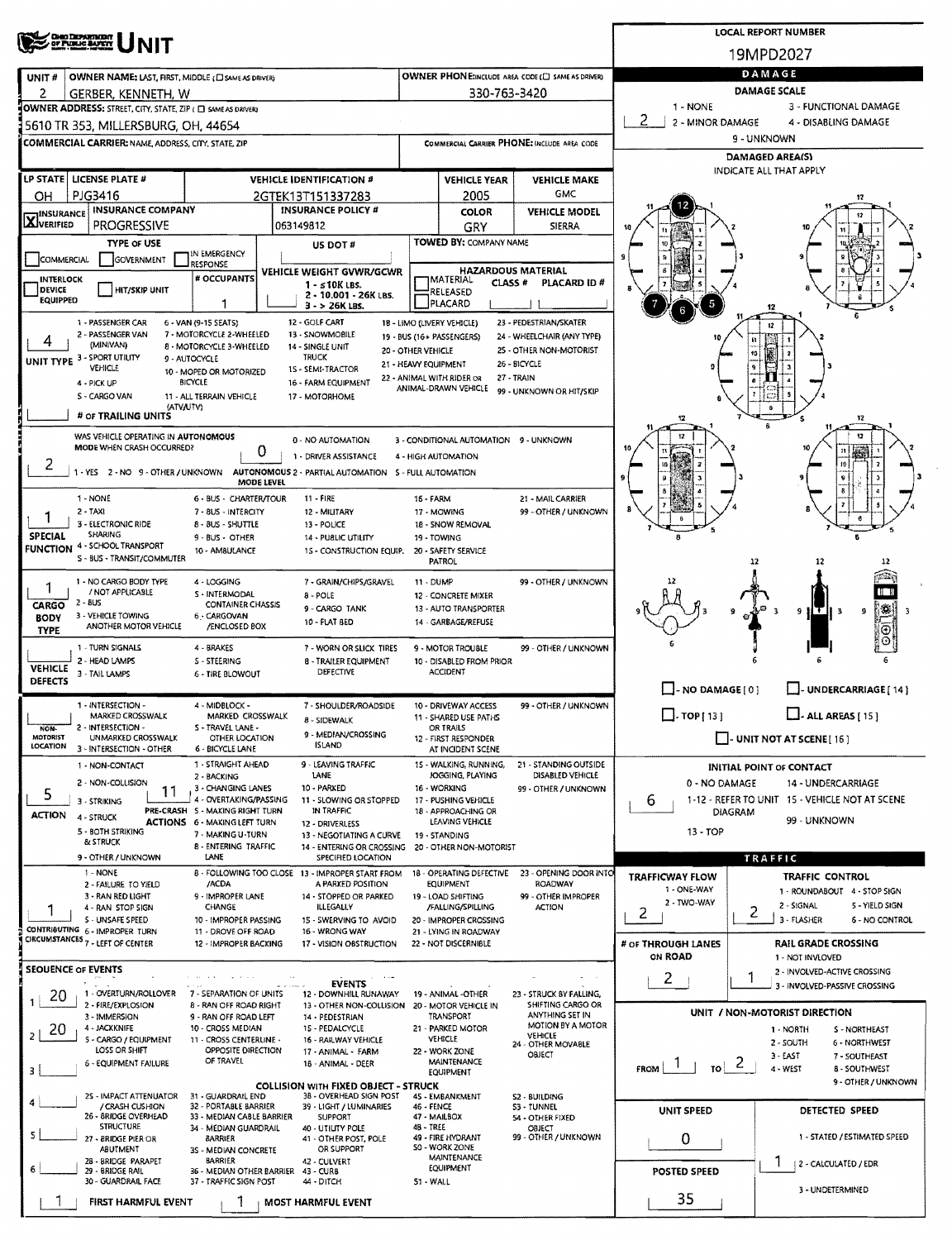| <b>OHO DEPARTMENT</b><br>OF PUBLIC BAFETY                                                                                                      |                      |                                                    |                                                       |                                                                             | <b>LOCAL REPORT NUMBER</b>                                           |  |  |  |  |
|------------------------------------------------------------------------------------------------------------------------------------------------|----------------------|----------------------------------------------------|-------------------------------------------------------|-----------------------------------------------------------------------------|----------------------------------------------------------------------|--|--|--|--|
|                                                                                                                                                |                      |                                                    |                                                       |                                                                             | 19MPD2027                                                            |  |  |  |  |
| OWNER NAME: LAST, FIRST, MIDDLE (C) SAME AS DRIVER)<br>UNIT#                                                                                   |                      |                                                    | OWNER PHONE:INCLUDE AREA CODE (C) SAME AS DRIVER)     |                                                                             | DAMAGE                                                               |  |  |  |  |
| з<br>MILLER, DEVON, I                                                                                                                          |                      | 330-600-9698                                       |                                                       | DAMAGE SCALE                                                                |                                                                      |  |  |  |  |
| OWNER ADDRESS: STREET, CITY, STATE, ZIP ( C) SAME AS DRIVER)                                                                                   |                      |                                                    |                                                       | 1 - NONE<br>3 - FUNCTIONAL DAMAGE<br>-2<br>2 - MINOR DAMAGE                 |                                                                      |  |  |  |  |
| 6732 TR 323, MILLERSBURG, OH, 44654                                                                                                            |                      |                                                    |                                                       | 4 - DISABLING DAMAGE<br>9 - UNKNOWN                                         |                                                                      |  |  |  |  |
| COMMERCIAL CARRIER: NAME, ADDRESS, CITY, STATE, ZIP                                                                                            |                      |                                                    | COMMERCIAL CARRIER PHONE: INCLUDE AREA CODE           |                                                                             | DAMAGED AREA(S)                                                      |  |  |  |  |
| LP STATE LICENSE PLATE #<br><b>VEHICLE IDENTIFICATION #</b>                                                                                    |                      |                                                    |                                                       |                                                                             | INDICATE ALL THAT APPLY                                              |  |  |  |  |
| <b>HFA7937</b><br>OН<br>1D7HU18D93S348124                                                                                                      |                      | <b>VEHICLE YEAR</b><br>2003                        | <b>VEHICLE MAKE</b><br><b>DODGE</b>                   | 12                                                                          |                                                                      |  |  |  |  |
| <b>INSURANCE COMPANY</b><br><b>INSURANCE POLICY #</b><br><b>TINSURANCE</b>                                                                     |                      | <b>COLOR</b>                                       | <b>VEHICLE MODEL</b>                                  |                                                                             |                                                                      |  |  |  |  |
| <b>AJVERIFIED</b><br><b>STATE FARM</b><br>9576534C1835                                                                                         |                      | GRY                                                | RAM                                                   |                                                                             |                                                                      |  |  |  |  |
| <b>TYPE OF USE</b><br>US DOT #<br><b>TIN EMERGENCY</b>                                                                                         |                      | <b>TOWED BY: COMPANY NAME</b>                      |                                                       |                                                                             |                                                                      |  |  |  |  |
| GOVERNMENT<br>COMMERCIAL<br><b>RESPONSE</b><br><b>VEHICLE WEIGHT GVWR/GCWR</b>                                                                 |                      | <b>HAZARDOUS MATERIAL</b>                          |                                                       |                                                                             |                                                                      |  |  |  |  |
| # OCCUPANTS<br>INTERLOCK<br>$1 - 510K$ LBS.<br><b>DEVICE</b><br><b>HIT/SKIP UNIT</b><br>2 - 10.001 - 26K LBS.                                  |                      | <b>TMATERIAL</b><br>CLASS <sup>#</sup><br>RELEASED | PLACARD ID#                                           |                                                                             |                                                                      |  |  |  |  |
| <b>EQUIPPED</b><br>$3 - 26K$ LBS.                                                                                                              |                      | PLACARD                                            |                                                       |                                                                             |                                                                      |  |  |  |  |
| 1 - PASSENGER CAR<br>12 - GOLF CART<br>6 - VAN (9-15 SEATS)<br>2 - PASSENGER VAN<br>13 - SNOWMOBILE                                            |                      | 18 - LIMO (LIVERY VEHICLE)                         | 23 - PEDESTRIAN/SKATER                                |                                                                             |                                                                      |  |  |  |  |
| 7 - MOTORCYCLE 2-WHEELED<br>4<br>(MINIVAN)<br>8 - MOTORCYCLE 3-WHEELED<br>14 - SINGLE UNIT                                                     | 20 - OTHER VEHICLE   | 19 - BUS (16 + PASSENGERS)                         | 24 - WHEELCHAIR (ANY TYPE)<br>25 - OTHER NON-MOTORIST |                                                                             |                                                                      |  |  |  |  |
| UNIT TYPE 3 - SPORT UTILITY<br>TRUCK<br>9 - AUTOCYCLE<br>VEHICLE<br>1S - SEMI-TRACTOR<br>10 - MOPED OR MOTORIZED                               | 21 - HEAVY EQUIPMENT |                                                    | 26 - BICYCLE                                          |                                                                             |                                                                      |  |  |  |  |
| <b>BICYCLE</b><br>16 - FARM EQUIPMENT<br>4 - PICK UP                                                                                           |                      | 22 - ANIMAL WITH RIDER OR<br>ANIMAL-DRAWN VEHICLE  | 27 - TRAIN<br>99 - UNKNOWN OR HIT/SKIP                |                                                                             |                                                                      |  |  |  |  |
| 5 - CARGO VAN<br>11 - ALL TERRAIN VEHICLE<br>17 - MOTORHOME<br>(ATV/UTV)                                                                       |                      |                                                    |                                                       |                                                                             |                                                                      |  |  |  |  |
| # OF TRAILING UNITS                                                                                                                            |                      |                                                    |                                                       | 12                                                                          | 12                                                                   |  |  |  |  |
| WAS VEHICLE OPERATING IN AUTONOMOUS<br>0 - NO AUTOMATION<br>MODE WHEN CRASH OCCURRED?                                                          |                      | 3 - CONDITIONAL AUTOMATION 9 - UNKNOWN             |                                                       |                                                                             |                                                                      |  |  |  |  |
| 0<br>1 - DRIVER ASSISTANCE<br>2                                                                                                                |                      | 4 - HIGH AUTOMATION                                |                                                       |                                                                             |                                                                      |  |  |  |  |
| 1 - YES 2 - NO 9 - OTHER / UNKNOWN<br>AUTONOMOUS 2 - PARTIAL AUTOMATION S - FULL AUTOMATION<br>MODE LEVEL                                      |                      |                                                    |                                                       |                                                                             |                                                                      |  |  |  |  |
| 1 - NONE<br>6 - BUS - CHARTER/TOUR<br>$11 - FIRE$                                                                                              | 16 - FARM            |                                                    | 21 - MAIL CARRIER                                     |                                                                             |                                                                      |  |  |  |  |
| $2 - TAXI$<br>7 - BUS - INTERCITY<br>12 - MILITARY<br>1<br>3 - ELECTRONIC RIDE<br>8 - BUS - SHUTTLE<br>13 - POLICE                             |                      | 17 - MOWING<br>18 - SNOW REMOVAL                   | 99 - OTHER / UNKNOWN                                  |                                                                             |                                                                      |  |  |  |  |
| SHARING<br>SPECIAL<br>9 - BUS - OTHER<br>14 - PUBLIC UTILITY<br>4 - SCHOOL TRANSPORT                                                           |                      | 19 - TOWING                                        |                                                       |                                                                             |                                                                      |  |  |  |  |
| <b>FUNCTION</b><br>10 - AMBULANCE<br>15 - CONSTRUCTION EQUIP.<br>S - BUS - TRANSIT/COMMUTER                                                    |                      | 20 - SAFETY SERVICE<br>PATROL                      |                                                       |                                                                             | 12                                                                   |  |  |  |  |
| 1 - NO CARGO BODY TYPE<br>4 - LOGGING<br>7 - GRAIN/CHIPS/GRAVEL                                                                                | 11 - DUMP            |                                                    | 99 - OTHER / UNKNOWN                                  |                                                                             |                                                                      |  |  |  |  |
| / NOT APPLICABLE<br>5 - INTERMODAL<br><b>B-POLE</b><br>2 - BUS<br><b>CONTAINER CHASSIS</b>                                                     |                      | 12 - CONCRETE MIXER                                |                                                       |                                                                             |                                                                      |  |  |  |  |
| <b>CARGO</b><br>9 - CARGO TANK<br>3 - VEHICLE TOWING<br>6 - CARGOVAN<br>BODY<br>10 - FLAT BED                                                  |                      | 13 - AUTO TRANSPORTER<br>14 - GARBAGE/REFUSE       |                                                       |                                                                             | 彩 <br>9<br>9<br>-3                                                   |  |  |  |  |
| ANOTHER MOTOR VEHICLE<br>/ENCLOSED BOX<br><b>TYPE</b>                                                                                          |                      |                                                    |                                                       |                                                                             | Θ                                                                    |  |  |  |  |
| 1 - TURN SIGNALS<br>4 - BRAKES<br>7 - WORN OR SLICK TIRES<br>2 - HEAD LAMPS<br><b>B - TRAILER EQUIPMENT</b><br><b>S-STEERING</b>               |                      | 9 - MOTOR TROUBLE<br>10 - DISABLED FROM PRIOR      | 99 - OTHER / UNKNOWN                                  |                                                                             |                                                                      |  |  |  |  |
| <b>VEHICLE</b><br><b>DEFECTIVE</b><br>3 - TAIL LAMPS<br><b>6 - TIRE BLOWOUT</b><br><b>DEFECTS</b>                                              |                      | <b>ACCIDENT</b>                                    |                                                       |                                                                             |                                                                      |  |  |  |  |
|                                                                                                                                                |                      |                                                    |                                                       | $\Box$ - NO DAMAGE [ 0 ]                                                    | I-UNDERCARRIAGE [14]                                                 |  |  |  |  |
| 1 - INTERSECTION -<br>4 - MIDBLOCK -<br>7 - SHOULDER/ROADSIDE<br>MARKED CROSSWALK<br>MARKED CROSSWALK<br><b>B - SIDEWALK</b>                   |                      | 10 - DRIVEWAY ACCESS<br>11 - SHARED USE PATHS      | 99 - OTHER / UNKNOWN                                  | $\square$ - TOP [ 13 ]                                                      | $\Box$ - ALL AREAS [ 15 ]                                            |  |  |  |  |
| NON-MOTORIST 2 - INTERSECTION -<br>5 - TRAVEL LANE -<br>9 - MEDIAN/CROSSING<br>LOCATION<br>UNMARKED CROSSWALK<br>OTHER LOCATION                |                      | <b>OR TRAILS</b><br>12 - FIRST RESPONDER           |                                                       |                                                                             | $\Box$ - UNIT NOT AT SCENE [16]                                      |  |  |  |  |
| <b>ISLAND</b><br>AT IMPACT 3 - INTERSECTION - OTHER<br>6 - BICYCLE LANE                                                                        |                      | AT INCIDENT SCENE                                  |                                                       |                                                                             |                                                                      |  |  |  |  |
| 1 - STRAIGHT AHEAD<br>9 - LEAVING TRAFFIC<br>1 - NON-CONTACT<br>LANE<br>2 - BACKING                                                            |                      | 15 - WALKING, RUNNING,<br>JOGGING, PLAYING         | 21 - STANDING OUTSIDE<br>DISABLED VEHICLE             |                                                                             | INITIAL POINT OF CONTACT                                             |  |  |  |  |
| 2 - NON-COLLISION<br>3 - CHANGING LANES<br>10 - PARKED<br>11<br>4<br>11 - SLOWING OR STOPPED                                                   |                      | 16 - WORKING<br>17 - PUSHING VEHICLE               | 99 - OTHER / UNKNOWN                                  | 0 - NO DAMAGE                                                               | 14 - UNDERCARRIAGE<br>1-12 - REFER TO UNIT 15 - VEHICLE NOT AT SCENE |  |  |  |  |
| 4 - OVERTAKING/PASSING<br>3 - STRIKING<br>PRE-CRASH 5 - MAKING RIGHT TURN<br>IN TRAFFIC<br><b>ACTION</b><br>4 - STRUCK                         |                      | 18 - APPROACHING OR                                |                                                       | 6<br><b>DIAGRAM</b>                                                         |                                                                      |  |  |  |  |
| <b>ACTIONS 6 - MAKING LEFT TURN</b><br><b>12 - DRIVERLESS</b><br><b>S - BOTH STRIKING</b><br>7 - MAKING U-TURN<br>13 - NEGOTIATING A CURVE     |                      | LEAVING VEHICLE<br>19 - STANDING                   |                                                       | $13 - TOP$                                                                  | 99 UNKNOWN                                                           |  |  |  |  |
| & STRUCK<br><b>8 - ENTERING TRAFFIC</b><br>14 - ENTERING OR CROSSING<br>9 - OTHER / UNKNOWN<br>LANE<br>SPECIFIED LOCATION                      |                      | 20 - OTHER NON-MOTORIST                            |                                                       |                                                                             | TRAFFIC                                                              |  |  |  |  |
| 1 - NONE<br>8 - FOLLOWING TOO CLOSE 13 - IMPROPER START FROM                                                                                   |                      | 18 - OPERATING DEFECTIVE                           | 23 - OPENING DOOR INTO                                | <b>TRAFFICWAY FLOW</b>                                                      | TRAFFIC CONTROL                                                      |  |  |  |  |
| /ACDA<br>A PARKED POSITION<br>2 - FAILURE TO YIELD<br>9 - IMPROPER LANE<br>3 - RAN RED LIGHT<br>14 - STOPPED OR PARKED                         |                      | EQUIPMENT<br>19 - LOAD SHIFTING                    | <b>ROADWAY</b><br>99 - OTHER IMPROPER                 | 1 - ONE-WAY                                                                 | 1 - ROUNDABOUT 4 - STOP SIGN                                         |  |  |  |  |
| CHANGE<br><b>ILLEGALLY</b><br>4 - RAN STOP SIGN                                                                                                |                      | /FALLING/SPILLING                                  | <b>ACTION</b>                                         | 2 - TWO-WAY<br>2                                                            | 2 - SIGNAL<br>S - YIELD SIGN<br>2                                    |  |  |  |  |
| 5 - UNSAFE SPEED<br>10 - IMPROPER PASSING<br>15 - SWERVING TO AVOID<br>CONTRIBUTING 6 - IMPROPER TURN<br>11 - DROVE OFF ROAD<br>16 - WRONG WAY |                      | 20 - IMPROPER CROSSING<br>21 - LYING IN ROADWAY    |                                                       |                                                                             | 3 - FLASHER<br>6 - NO CONTROL                                        |  |  |  |  |
| GRCUMSTANCES 7 - LEFT OF CENTER<br>12 - IMPROPER BACKING<br>17 - VISION OBSTRUCTION                                                            |                      | 22 - NOT DISCERNIBLE                               |                                                       | # OF THROUGH LANES                                                          | <b>RAIL GRADE CROSSING</b>                                           |  |  |  |  |
| SEQUENCE OF EVENTS                                                                                                                             |                      |                                                    |                                                       | ON ROAD                                                                     | 1 - NOT INVLOVED<br>2 - INVOLVED-ACTIVE CROSSING                     |  |  |  |  |
| $\alpha \rightarrow \alpha \rightarrow \alpha$<br><b>EVENTS</b><br>1 - OVERTURN/ROLLOVER<br>7 - SEPARATION OF UNITS<br>12 - DOWNHILL RUNAWAY   |                      | 19 - ANIMAL -OTHER                                 | 23 - STRUCK BY FALLING,                               | 2                                                                           | 1<br>3 - INVOLVED-PASSIVE CROSSING                                   |  |  |  |  |
| 20<br>2 - FIRE/EXPLOSION<br><b>8 - RAN OFF ROAD RIGHT</b><br>13 - OTHER NON-COLLISION 20 - MOTOR VEHICLE IN                                    |                      |                                                    | SHIFTING CARGO OR                                     |                                                                             | UNIT / NON-MOTORIST DIRECTION                                        |  |  |  |  |
| 3 - IMMERSION<br>9 - RAN OFF ROAD LEFT<br>14 - PEDESTRIAN<br>4 - JACKKNIFE<br>10 - CROSS MEDIAN<br>15 - PEDALCYCLE                             |                      | <b>TRANSPORT</b><br>21 - PARKED MOTOR              | ANYTHING SET IN<br>MOTION BY A MOTOR                  |                                                                             | 1 - NORTH<br>5 - NORTHEAST                                           |  |  |  |  |
| 5 - CARGO / EQUIPMENT<br>11 - CROSS CENTERLINE -<br>16 - RAILWAY VEHICLE<br>LOSS OR SHIFT<br>OPPOSITE DIRECTION<br>17 - ANIMAL - FARM          |                      | VEHICLE<br>22 - WORK ZONE                          | <b>VEHICLE</b><br>24 - OTHER MOVABLE                  |                                                                             | 2 - SOUTH<br><b>6 - NORTHWEST</b>                                    |  |  |  |  |
| OF TRAVEL<br><b>6 - EQUIPMENT FAILURE</b><br>18 - ANIMAL - DEER<br>з                                                                           |                      | MAINTENANCE                                        | OBJECT                                                | $\frac{1}{10}$ 2<br>$F_{\text{ROM}}$ $\begin{bmatrix} 1 \\ 1 \end{bmatrix}$ | 3 - EAST<br>7 - SOUTHEAST<br>4 - WEST<br><b>8 - SOUTHWEST</b>        |  |  |  |  |
| <b>COLLISION WITH FIXED OBJECT - STRUCK</b>                                                                                                    |                      | <b>EQUIPMENT</b>                                   |                                                       |                                                                             | 9 - OTHER / UNKNOWN                                                  |  |  |  |  |
| 25 - IMPACT ATTENUATOR<br>31 - GUARDRAIL END<br>38 - OVERHEAD SIGN POST<br>/ CRASH CUSHION<br>32 - PORTABLE BARRIER<br>39 - LIGHT / LUMINARIES | 46 - FENCE           | 45 - EMBANKMENT                                    | <b>S2 - BUILDING</b><br>53 - TUNNEL                   |                                                                             |                                                                      |  |  |  |  |
| 26 - BRIDGE OVERHEAD<br>33 - MEDIAN CABLE BARRIER<br>SUPPORT<br><b>STRUCTURE</b><br>34 - MEDIAN GUARDRAIL<br>40 - UTIUTY POLE                  | 48 - TREE            | 47 - MAILBOX                                       | 54 - OTHER FIXED<br><b>OBJECT</b>                     | UNIT SPEED                                                                  | DETECTED SPEED                                                       |  |  |  |  |
| 27 - BRIDGE PIER OR<br>41 - OTHER POST, POLE<br><b>BARRIER</b>                                                                                 |                      | 49 - FIRE HYDRANT                                  | 99 - OTHER / UNKNOWN                                  | 0                                                                           | 1 - STATED / ESTIMATED SPEED                                         |  |  |  |  |
| OR SUPPORT<br><b>ABUTMENT</b><br>35 - MEDIAN CONCRETE<br>28 - BRIDGE PARAPET<br><b>BARRIER</b><br>42 - CULVERT                                 |                      | <b>SO - WORK ZONE</b><br><b>MAINTENANCE</b>        |                                                       |                                                                             | -1<br>  2 - CALCULATED / EDR                                         |  |  |  |  |
| 6<br>29 - BRIDGE RAIL<br>36 - MEDIAN OTHER BARRIER 43 - CURB<br>30 - GUARDRAIL FACE<br>37 - TRAFFIC SIGN POST<br>44 - DITCH                    | 51 - WALL            | EQUIPMENT                                          |                                                       | <b>POSTED SPEED</b>                                                         |                                                                      |  |  |  |  |
| FIRST HARMFUL EVENT<br><b>MOST HARMFUL EVENT</b>                                                                                               |                      |                                                    |                                                       | 35                                                                          | 3 - UNDETERMINED                                                     |  |  |  |  |
|                                                                                                                                                |                      |                                                    |                                                       |                                                                             |                                                                      |  |  |  |  |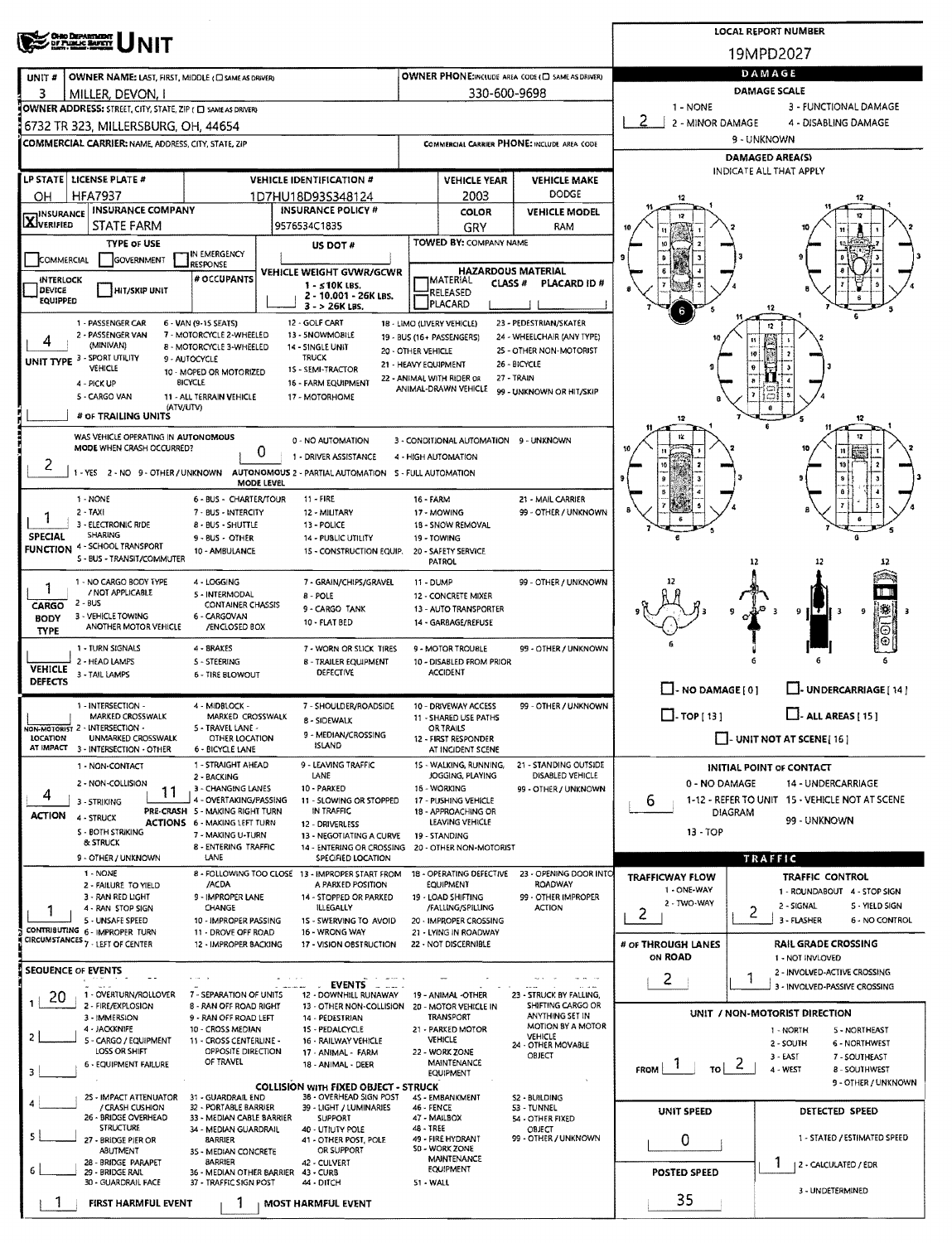|                                                     | <b>WE SHEWE MOTORIST / NON-MOTORIST</b>                                         |                                                               |                         |                                                                                           |                                                                                 |                                                    |                                              |                                                         |                                                                                                                                 | <b>LOCAL REPORT NUMBER</b><br>19MPD2027                              |                                                                   |                                                         |                                     |                            |                            |  |
|-----------------------------------------------------|---------------------------------------------------------------------------------|---------------------------------------------------------------|-------------------------|-------------------------------------------------------------------------------------------|---------------------------------------------------------------------------------|----------------------------------------------------|----------------------------------------------|---------------------------------------------------------|---------------------------------------------------------------------------------------------------------------------------------|----------------------------------------------------------------------|-------------------------------------------------------------------|---------------------------------------------------------|-------------------------------------|----------------------------|----------------------------|--|
| UNIT <sub>#</sub>                                   | NAME: LAST, FIRST, MIDDLE                                                       |                                                               |                         |                                                                                           |                                                                                 |                                                    |                                              |                                                         |                                                                                                                                 | DATE OF BIRTH<br><b>AGE</b><br><b>GENDER</b>                         |                                                                   |                                                         |                                     |                            |                            |  |
|                                                     |                                                                                 | YODER, ALICIA, R                                              |                         |                                                                                           |                                                                                 |                                                    |                                              |                                                         |                                                                                                                                 |                                                                      |                                                                   | 06/04/1991                                              |                                     |                            |                            |  |
|                                                     | <b>ADDRESS: STREET, CITY, STATE, ZIP</b>                                        |                                                               |                         | F<br>28<br><b>CONTACT PHONE - INCLUDE AREA CODE</b>                                       |                                                                                 |                                                    |                                              |                                                         |                                                                                                                                 |                                                                      |                                                                   |                                                         |                                     |                            |                            |  |
|                                                     | 330-275-4366<br>4370 CR 58 APT 429, MILLERSBURG, OH, 44654                      |                                                               |                         |                                                                                           |                                                                                 |                                                    |                                              |                                                         |                                                                                                                                 |                                                                      |                                                                   |                                                         |                                     |                            |                            |  |
| <b>MOTORIST / NON-MO</b><br><b>INJURIES INJURED</b> | TAKEN                                                                           | <b>EMS AGENCY (NAME)</b>                                      |                         |                                                                                           |                                                                                 | INJURED TAKEN TO: MEDICAL FACILITY (NAME, CITY)    |                                              | <b>SAFETY EQUIPMENT</b><br><b>USED</b>                  |                                                                                                                                 | <b>DOT-COMPLIANT</b>                                                 | <b>SEATING</b><br>POSITION                                        |                                                         | AIR BAG USAGE                       | <b>EJECTION</b>            | <b>TRAPPED</b>             |  |
| 3                                                   | в٧<br>$+1+$                                                                     |                                                               |                         |                                                                                           |                                                                                 |                                                    |                                              | 4                                                       |                                                                                                                                 | IMC HELMET                                                           | -1                                                                |                                                         | 2<br>1                              |                            |                            |  |
| <b>OL STATE</b>                                     |                                                                                 | <b>OPERATOR LICENSE NUMBER</b>                                |                         |                                                                                           | <b>OFFENSE CHARGED</b>                                                          |                                                    | LOCAL<br>CODE                                | OFFENSE DESCRIPTION                                     |                                                                                                                                 |                                                                      |                                                                   |                                                         | <b>CITATION NUMBER</b>              |                            |                            |  |
| ΟH                                                  | TE787848                                                                        |                                                               |                         | 333.03A                                                                                   |                                                                                 |                                                    | M                                            | <b>ACDA</b>                                             |                                                                                                                                 |                                                                      |                                                                   |                                                         | KTGDYLX                             |                            |                            |  |
| OL CLASS                                            | <b>ENDORSEMENT</b>                                                              | <b>RESTRICTION SELECT UP TO 3</b>                             |                         | <b>DRIVER</b>                                                                             |                                                                                 | ALCOHOL / DRUG SUSPECTED                           |                                              | <b>CONDITION</b>                                        |                                                                                                                                 | <b>ALCOHOL TEST</b>                                                  |                                                                   | <b>DRUG TEST(S)</b>                                     |                                     |                            |                            |  |
| 4                                                   |                                                                                 |                                                               | $18Y$ 5                 | <b>DISTRACTED</b>                                                                         | <b>ALCOHOL</b>                                                                  | MARIJUANA<br>OTHER DRUG                            |                                              | 1                                                       | <b>STATUS</b>                                                                                                                   | <b>TYPE</b>                                                          | VALUE                                                             | <b>STATUS</b><br>1                                      | TYPE                                |                            | RESULTS SELECT UP TO 4     |  |
| UNIT#                                               | NAME: LAST, FIRST, MIDDLE                                                       |                                                               |                         |                                                                                           |                                                                                 |                                                    |                                              |                                                         |                                                                                                                                 |                                                                      | DATE OF BIRTH                                                     |                                                         |                                     | AGE                        | <b>GENDER</b>              |  |
| 2                                                   | GERBER, KENNETH, W                                                              |                                                               |                         |                                                                                           |                                                                                 |                                                    |                                              |                                                         |                                                                                                                                 |                                                                      | 03/07/1950                                                        |                                                         |                                     | 69                         |                            |  |
|                                                     | <b>ADDRESS: STREET, CITY, STATE, ZIP</b>                                        |                                                               |                         |                                                                                           |                                                                                 |                                                    |                                              |                                                         |                                                                                                                                 |                                                                      | <b>CONTACT PHONE - INCLUDE AREA CODE</b>                          |                                                         |                                     |                            | Μ                          |  |
|                                                     |                                                                                 | 5610 TR 353, MILLERSBURG, OH, 44654                           |                         |                                                                                           |                                                                                 |                                                    |                                              |                                                         |                                                                                                                                 | 330-763-3420                                                         |                                                                   |                                                         |                                     |                            |                            |  |
| NON-MO<br>INJURIES INJURED                          |                                                                                 | <b>EMS AGENCY (NAME)</b>                                      |                         |                                                                                           |                                                                                 | INJURED TAKEN TO: MEDICAL FACILITY (NAME, CITY)    |                                              | <b>SAFETY EQUIPMENT</b>                                 |                                                                                                                                 | <b>IDOT-COMPLIANT</b>                                                | <b>SEATING</b>                                                    |                                                         | AIR BAG USAGE EJECTION              |                            | <b>TRAPPED</b>             |  |
| 5                                                   | <b>TAKEN</b><br>BY<br>ا 1                                                       |                                                               |                         |                                                                                           |                                                                                 |                                                    |                                              | USED<br>4                                               |                                                                                                                                 | IMC HELMET                                                           | <b>POSITION</b><br>1                                              | 1                                                       |                                     | 1                          | 1                          |  |
|                                                     | OL STATE OPERATOR LICENSE NUMBER                                                |                                                               |                         |                                                                                           | <b>OFFENSE CHARGED</b>                                                          |                                                    | LOCAL                                        | OFFENSE DESCRIPTION                                     |                                                                                                                                 |                                                                      |                                                                   |                                                         | <b>CITATION NUMBER</b>              |                            |                            |  |
| MOTORIST<br>ОH                                      | RG120289                                                                        |                                                               |                         |                                                                                           |                                                                                 |                                                    | <b>CODE</b>                                  |                                                         |                                                                                                                                 |                                                                      |                                                                   |                                                         |                                     |                            |                            |  |
| OL CLASS                                            | <b>ENDORSEMENT</b>                                                              | <b>RESTRICTION SELECT UP TO 3</b>                             |                         | <b>DRIVER</b>                                                                             |                                                                                 | ALCOHOL / DRUG SUSPECTED                           |                                              | <b>CONDITION</b>                                        |                                                                                                                                 | <b>ALCOHOL TEST</b>                                                  |                                                                   |                                                         | <b>DRUG TEST(S)</b>                 |                            |                            |  |
|                                                     |                                                                                 |                                                               | $BY_{1}$                | <b>DISTRACTED</b>                                                                         | ALCOHOL                                                                         | MARIJUANA                                          |                                              |                                                         | <b>STATUS</b>                                                                                                                   | <b>TYPE</b>                                                          | VALUE                                                             | <b>STATUS</b>                                           | <b>TYPE</b>                         |                            | RESULTS SELECT UP TO 4     |  |
| 4                                                   | м                                                                               |                                                               |                         |                                                                                           |                                                                                 | OTHER DRUG                                         |                                              | 1                                                       | 1                                                                                                                               | -1                                                                   |                                                                   | 1                                                       | 1                                   |                            |                            |  |
| UNIT #                                              | NAME: LAST, FIRST, MIDDLE                                                       |                                                               |                         |                                                                                           |                                                                                 |                                                    |                                              |                                                         |                                                                                                                                 |                                                                      | DATE OF BIRTH                                                     |                                                         |                                     | AGE                        | <b>GENDER</b>              |  |
| 3                                                   | MILLER, DEVON, I                                                                |                                                               |                         |                                                                                           |                                                                                 |                                                    |                                              |                                                         |                                                                                                                                 |                                                                      | 09/17/1994                                                        |                                                         |                                     | 25                         | м                          |  |
|                                                     | <b>ADDRESS: STREET, CITY, STATE, ZIP</b><br>6732 TR 323, MILLERSBURG, OH, 44654 |                                                               |                         |                                                                                           |                                                                                 |                                                    |                                              |                                                         |                                                                                                                                 |                                                                      | <b>CONTACT PHONE - INCLUDE AREA CODE</b>                          |                                                         |                                     |                            |                            |  |
| <b>INJURIES IINJURED</b>                            |                                                                                 | <b>EMS AGENCY (NAME)</b>                                      |                         |                                                                                           |                                                                                 | INJURED TAKEN TO: MEDICAL FACILITY (NAME, CITY)    |                                              | SAFETY EQUIPMENT                                        | 330-600-9698<br>AIR BAG USAGE<br>EJECTION<br><b>SEATING</b><br><b>TRAPPED</b>                                                   |                                                                      |                                                                   |                                                         |                                     |                            |                            |  |
| <b>DIN-NON</b><br>5                                 | <b>TAKEN</b><br>ВΥ<br>111                                                       |                                                               |                         |                                                                                           |                                                                                 | USED<br>4                                          |                                              |                                                         |                                                                                                                                 |                                                                      | <b>IDOT-COMPLIANT</b><br>POSITION<br>IMC HELMET<br>1              |                                                         |                                     | 1                          | 1                          |  |
| OL STATE                                            |                                                                                 | <b>OPERATOR LICENSE NUMBER</b>                                |                         | LOCAL<br>OFFENSE CHARGED<br><b>OFFENSE DESCRIPTION</b>                                    |                                                                                 |                                                    |                                              |                                                         |                                                                                                                                 |                                                                      |                                                                   |                                                         | 1<br><b>CITATION NUMBER</b>         |                            |                            |  |
| MOTORIST<br>OН                                      | TZ209328                                                                        |                                                               |                         | <b>CODE</b>                                                                               |                                                                                 |                                                    |                                              |                                                         |                                                                                                                                 |                                                                      |                                                                   |                                                         |                                     |                            |                            |  |
| OL CLASS                                            | <b>ENDORSEMENT</b>                                                              | <b>RESTRICTION SELECT UP TO 3</b>                             | <b>DRIVER</b>           |                                                                                           |                                                                                 | ALCOHOL / DRUG SUSPECTED                           |                                              | <b>CONDITION</b>                                        | <b>ALCOHOL TEST</b>                                                                                                             |                                                                      |                                                                   |                                                         | <b>DRUG TEST(S)</b>                 |                            |                            |  |
|                                                     |                                                                                 |                                                               | BY                      | ALCOHOL MARUUANA<br><b>DISTRACTED</b>                                                     |                                                                                 |                                                    |                                              | TYPE<br><b>STATUS</b>                                   |                                                                                                                                 | <b>STATUS</b><br>VALUE                                               |                                                                   | <b>TYPE</b>                                             |                                     | RESULTS SELECT UP TO 4     |                            |  |
| 4                                                   | M                                                                               |                                                               |                         |                                                                                           |                                                                                 | OTHER DRUG                                         |                                              | 1                                                       |                                                                                                                                 |                                                                      |                                                                   |                                                         |                                     |                            |                            |  |
| 1 - FATAL                                           | <b>INJURIES</b>                                                                 | <b>SEATING POSITION</b><br>1 - FRONT - LEFT SIDE              | : 1 - NOT DEPLOYED      | AIR BAG                                                                                   |                                                                                 | <b>OL CLASS</b>                                    |                                              | OL RESTRICTION(S)<br>:1 - ALCOHOL INTERLOCK             |                                                                                                                                 |                                                                      | <b>DRIVER DISTRACTION</b><br><b>i1 - NOT DISTRACTED</b>           |                                                         | $\frac{1}{2}$ 1 - NONE GIVEN        | <b>TEST STATUS</b>         |                            |  |
| 2 - SUSPECTED SERIOUS                               |                                                                                 | (MOTORCYCLE DRIVER)<br>2 - FRONT - MIDDLE                     | 3 - DEPLOYED SIDE       | 2 - DEPLOYED FRONT                                                                        |                                                                                 | <sup>7</sup> 1 - CLASS A<br>'2 - CLASS B           |                                              | <b>DEVICE</b><br>2 - CDL INTRASTATE ONLY                |                                                                                                                                 |                                                                      | 2 - MANUALLY OPERATING AN + 2 - TEST REFUSED<br><b>ELECTRONIC</b> |                                                         | 3 - TEST GIVEN,                     |                            |                            |  |
| <b>INJURY</b><br>3 - SUSPECTED MINOR                |                                                                                 | '3 - FRONT - RIGHT SIDE<br>4 - SECOND - LEFT SIDE             | <b>FRONT/SIDE</b>       | 4 - DEPLOYED BOTH                                                                         |                                                                                 | $3 - CLASSC$                                       |                                              | 3 - CORRECTIVE LENSES<br>4 - FARM WAIVER                |                                                                                                                                 |                                                                      | COMMUNICATION DEVICE<br>(TEXTING, TYPING,                         |                                                         |                                     | / UNUSABLE                 | <b>CONTAMINATED SAMPLE</b> |  |
| <b>INJURY</b><br>4 - POSSIBLE INJURY                |                                                                                 | (MOTORCYCLE PASSENGER)<br>S - SECOND - MIDDLE                 |                         | <b>15 - NOT APPLICABLE</b><br>4 - REGULAR CLASS<br>9 - DEPLOYMENT UNKNOWN<br>$(OHIO = D)$ |                                                                                 |                                                    |                                              |                                                         | 5 - EXCEPT CLASS A BUS<br>.6 - EXCEPT CLASS A                                                                                   |                                                                      |                                                                   | 3 - TALKING ON HANDS-FREE                               | 4 - TEST GIVEN.<br>RESULTS KNOWN    |                            |                            |  |
| S - NO APPARENT INJURY                              |                                                                                 | <sup>1</sup> 6 - SECOND - RIGHT SIDE<br>7 - THIRD - LEFT SIDE |                         |                                                                                           |                                                                                 | 5 - M/C MOPED ONLY                                 | & CLASS B BUS<br>17 - EXCEPT TRACTOR-TRAILER |                                                         | <b>COMMUNICATION DEVICE</b><br>4 - TALKING ON HAND-HELD<br>COMMUNICATION DEVICE                                                 |                                                                      |                                                                   | S - TEST GIVEN,<br>RESULTS UNKNOWN                      |                                     |                            |                            |  |
|                                                     | <b>INJURIES TAKEN BY</b>                                                        | (MOTORCYCLE SIDE CAR)<br>8 - THIRD - MIDDLE                   | <b>11 - NOT EIECTED</b> | <b>EJECTION</b>                                                                           |                                                                                 | 6 - NO VALID OL                                    |                                              | 8 - INTERMEDIATE LICENSE<br><b>RESTRICTIONS</b>         | ે S - OTHER ACTIVITY WITH AN                                                                                                    |                                                                      | <b>ALCOHOL TEST TYPE</b>                                          |                                                         |                                     |                            |                            |  |
| 1 - NOT TRANSPORTED<br><b>/TREATED AT SCENE</b>     |                                                                                 | : 9 - THIRD - RIGHT SIDE<br>10 - SLEEPER SECTION              |                         | 2 - PARTIALLY EJECTED<br>3 - TOTALLY EJECTED                                              |                                                                                 | OL ENDORSEMENT                                     |                                              | - LEARNER'S PERMIT<br>9<br><b>RESTRICTIONS</b>          |                                                                                                                                 | <b>ELECTRONIC DEVICE</b><br>6 - PASSENGER                            |                                                                   |                                                         | 1 - NONE<br><b>12 - 8LOOD</b>       |                            |                            |  |
| 2 - EMS                                             |                                                                                 | OF TRUCK CAB<br>· 11 - PASSENGER IN                           |                         | 4 - NOT APPLICABLE                                                                        | <b>10 - LIMITED TO DAYLIGHT</b><br>`H - HAZMAT<br>ONLY<br><b>M - MOTORCYCLE</b> |                                                    |                                              |                                                         |                                                                                                                                 | 7 - OTHER DISTRACTION<br>INSIDE THE VEHICLE<br>8 - OTHER DISTRACTION |                                                                   |                                                         |                                     | $-3 - URINE$<br>4 - BREATH |                            |  |
| 3 - POLICE<br>9 - OTHER / UNKNOWN                   |                                                                                 | OTHER ENCLOSED CARGO<br>AREA (NON-TRAILING LINIT,             | 1 - NOT TRAPPED         | <b>TRAPPED</b>                                                                            |                                                                                 | P - PASSENGER                                      |                                              | 11 - LIMITED TO EMPLOYMENT<br>12 - LIMITED - OTHER      | <b>OUTSIDE THE VEHICLE</b><br>5-OTHER                                                                                           |                                                                      |                                                                   |                                                         |                                     |                            |                            |  |
|                                                     | <b>SAFETY EQUIPMENT</b>                                                         | BUS, PICK-UP WITH CAP)<br>12 - PASSENGER IN                   | 2 - EXTRICATED BY       | MECHANICAL MEANS                                                                          |                                                                                 | EN - TANKER<br><b>JQ - MOTOR SCOOTER</b>           |                                              |                                                         | , 9 - OTHER / UNKNOWN<br>13 - MECHANICAL DEVICES<br>(SPECIAL BRAKES, HAND<br><b>CONDITION</b><br>1 - NONE<br>CONTROLS, OR OTHER |                                                                      |                                                                   |                                                         |                                     |                            | <b>DRUG TEST TYPE</b>      |  |
| 1 - NONE USED                                       |                                                                                 | UNENCLOSED CARGO AREA 3 - FREED BY<br>13 - TRAILING UNIT      |                         | NON-MECHANICAL MEANS                                                                      |                                                                                 | : R - THREE-WHEEL                                  |                                              | <b>ADAPTIVE DEVICES:</b><br>14 - MILITARY VEHICLES ONLY |                                                                                                                                 |                                                                      | <b>11 - APPARENTLY NORMAL</b><br>2 - PHYSICAL IMPAIRMENT          |                                                         | $2 - 8$ LOOD<br><b>3 - LIRINE</b>   |                            |                            |  |
| 2 - SHOULDER BELT ONLY<br>USED                      |                                                                                 | 14 - RIDING ON VEHICLE<br><b>EXTERIOR</b>                     |                         |                                                                                           |                                                                                 | MOTORCYCLE<br>S - SCHOOL BUS!                      |                                              | 15 - MOTOR VEHICLES<br>WITHOUT AIR BRAKES               |                                                                                                                                 | 3 - EMOTIONAL (E.G.,<br>DEPRESSED, ANGRY,                            |                                                                   |                                                         | 4 - OTHER                           |                            |                            |  |
| 3 - LAP BELT ONLY USED<br>4 - SHOULDER & LAP BELT   |                                                                                 | (NON-TRAILING UNIT)<br><b>15 - NON-MOTORIST</b>               |                         |                                                                                           |                                                                                 | <b>IT - DOUBLE &amp; TRIPLE</b><br><b>TRAILERS</b> |                                              | :16 - OUTSIDE MIRROR<br>17 - PROSTHETIC AID             |                                                                                                                                 | DISTURBED)<br>i4 - ILLNESS                                           |                                                                   | <b>DRUG TEST RESULT(S)</b><br>-1 - AMPHETAMINES         |                                     |                            |                            |  |
| <b>USED</b><br>5 - CHILD RESTRAINT SYSTEM           |                                                                                 | 99 - OTHER / UNKNOWN                                          |                         |                                                                                           |                                                                                 | ·X - TANKER / HAZMAT                               |                                              | 18 - OTHER                                              |                                                                                                                                 | S - FELL ASLEEP, FAINTED,<br>FATIGUED, ETC.                          |                                                                   | 2 - BARBITURATES                                        |                                     |                            |                            |  |
| - FORWARD FACING<br>6 - CHILD RESTRAINT SYSTEM      |                                                                                 |                                                               |                         |                                                                                           |                                                                                 | <b>GENDER</b>                                      |                                              |                                                         |                                                                                                                                 | '6 - LINDER THE INFLUENCE OF                                         | MEDICATIONS / DRUGS /                                             | ,3 - BENZODIAZEPINES<br>4 - CANNABINOIDS<br>S - COCAINE |                                     |                            |                            |  |
| - REAR FACING<br>7 - BOOSTER SEAT                   |                                                                                 |                                                               |                         |                                                                                           |                                                                                 | IF - FEMALE                                        |                                              |                                                         |                                                                                                                                 |                                                                      | <b>ALCOHOL</b><br>9 - OTHER / UNKNOWN                             |                                                         | 6 - OPIATES / OPIOIDS<br>17 - OTHER |                            |                            |  |
| 8 - HELMET LISED<br>9 - PROTECTIVE PADS USED        |                                                                                 |                                                               |                         |                                                                                           |                                                                                 | M - MALE<br>U - OTHER / UNKNOWN                    |                                              |                                                         |                                                                                                                                 |                                                                      |                                                                   |                                                         | <b>B - NEGATIVE RESULTS</b>         |                            |                            |  |
| (ELBOWS, KNEES, ETC)<br>10 - REFLECTIVE CLOTHING    |                                                                                 |                                                               |                         |                                                                                           |                                                                                 |                                                    |                                              |                                                         |                                                                                                                                 |                                                                      |                                                                   |                                                         |                                     |                            |                            |  |
| 11 - LIGHTING - PEDESTRIAN<br>/ BICYCLE ONLY        |                                                                                 |                                                               |                         |                                                                                           |                                                                                 |                                                    |                                              |                                                         |                                                                                                                                 |                                                                      |                                                                   |                                                         |                                     |                            |                            |  |
| 99 - OTHER / UNKNOWN                                |                                                                                 |                                                               |                         |                                                                                           |                                                                                 |                                                    |                                              |                                                         |                                                                                                                                 |                                                                      |                                                                   |                                                         |                                     |                            |                            |  |